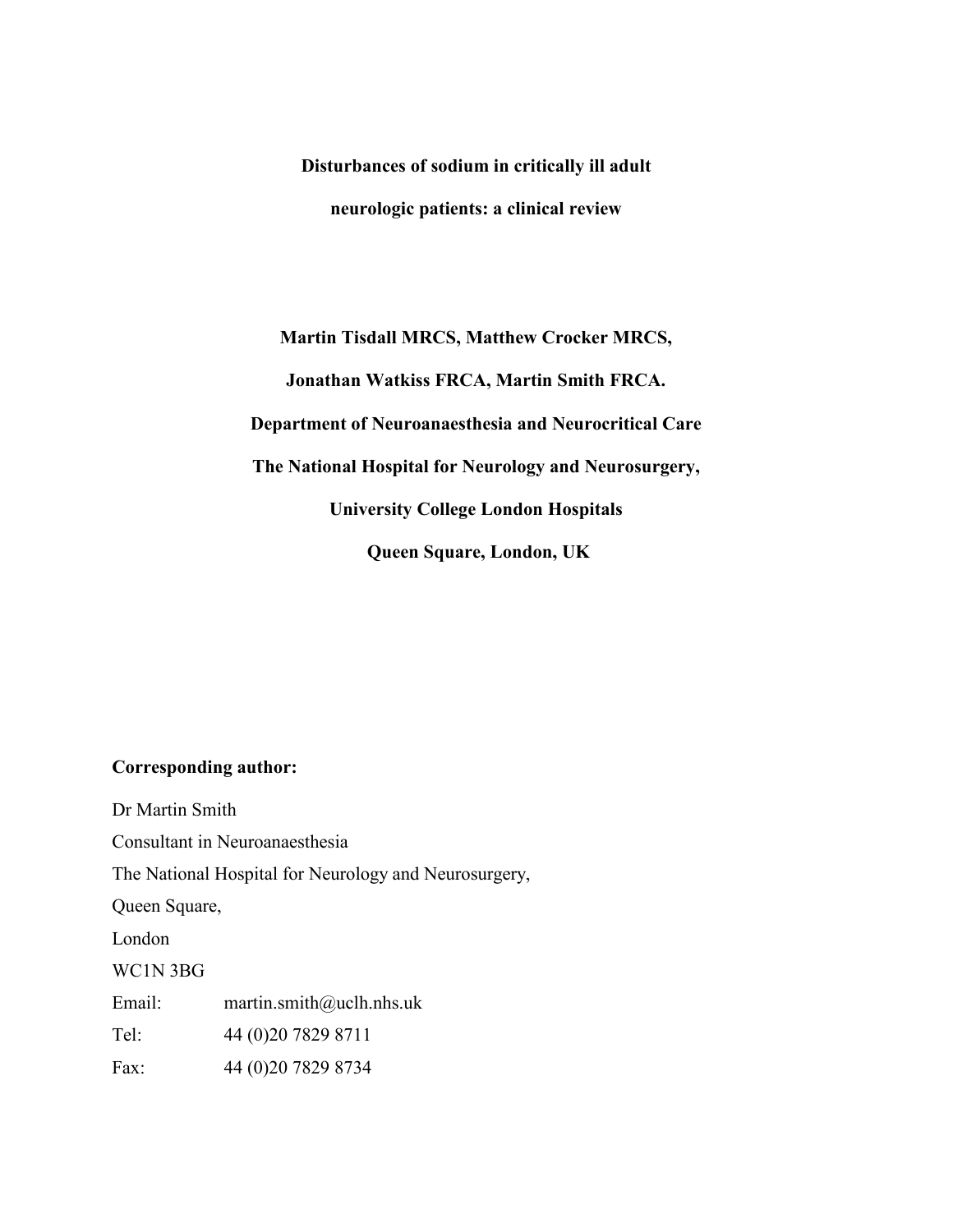#### Abstract

Disorders of sodium and water balance are common in critically ill adult neurologic patients. Normal aspects of sodium and water regulation are reviewed. The etiology of possible causes of sodium disturbance is discussed in both the general inpatient and neurologic populations. Areas of importance are highlighted with regard to the differential diagnosis of sodium disturbance in neurologic patients and management strategies are discussed. Specific discussions of the etiology, diagnosis and management of cerebral salt wasting syndrome, the syndrome of inappropriate antidiuretic hormone secretion and central diabetes insipidus are presented, as well as the problems of over-treatment. The importance of diagnosis at an early stage of these diseases is stressed, with a recommendation for conservative management of milder cases.

Key words: hypernatremia, hyponatremia, cerebral salt wasting, SIADH, diabetes insipidus.

#### Normal physiology of salt and water regulation

Sodium is the major extracellular cation in the body and is therefore one of the most important osmotically active solutes. The extracellular to intracellular sodium concentration gradient is maintained by the cell-membrane Na-K ATPase pump and total body sodium is controlled via renal excretion. Sodium re-absorption occurs predominantly at the proximal convoluted tubule and is affected by sympathetic innervation, atrial natriuretic peptide (ANP) and brain natriuretic peptide (BNP). ANP is released from the cardiac atrium whereas BNP is found in the brain and cardiac ventricle.<sup>1</sup> ANP and BNP cause natriuresis via a direct effect on the inner medullary collecting duct as well as inhibiting renin and aldosterone release.<sup>2</sup> C-type natriuretic peptide (CNP) and dendroaspis natriuretic peptide (DNP) may also be implicated in sodium regulation.<sup>3</sup>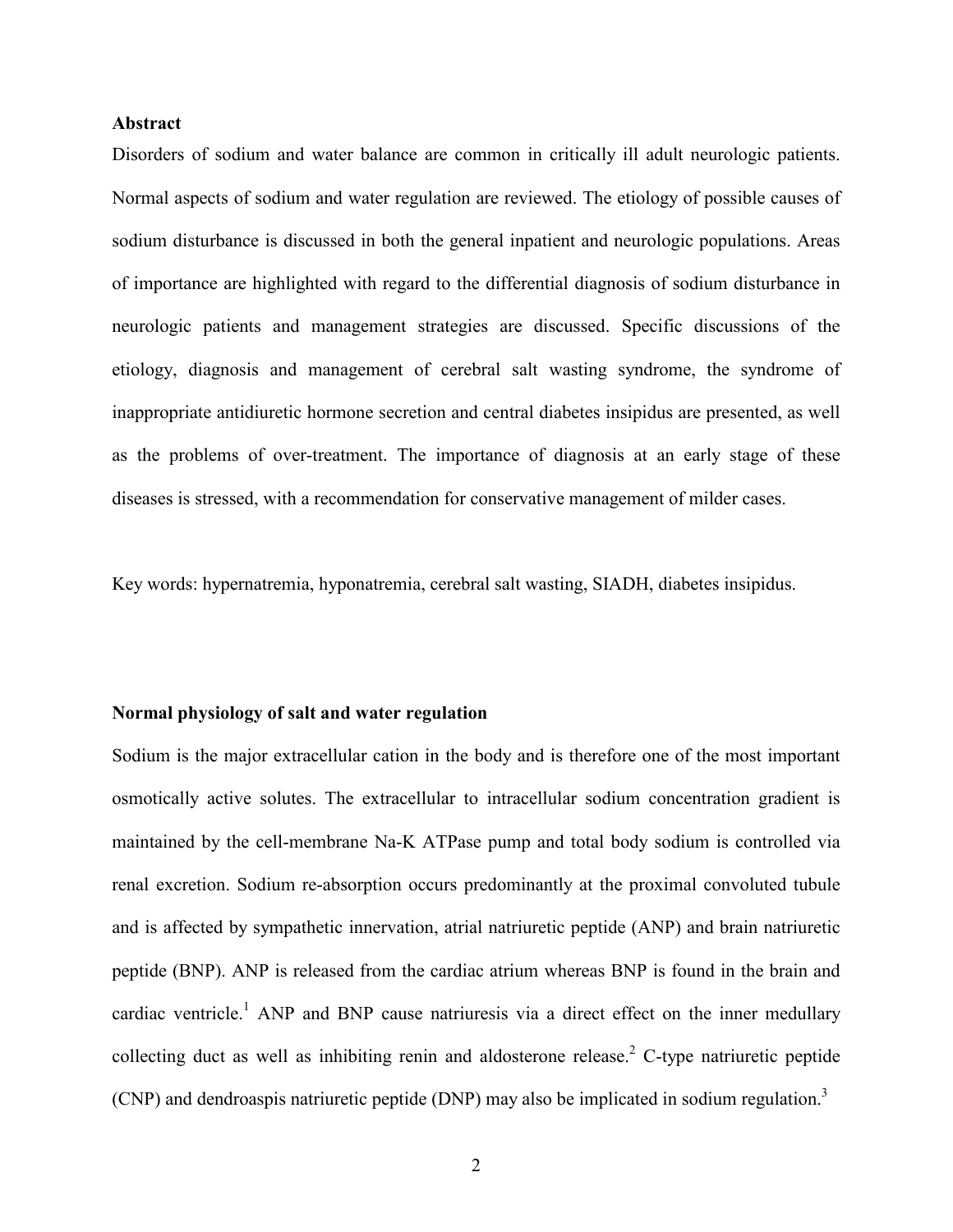Total body water volume is predominantly controlled by renal manipulation of body sodium, with resulting water volume adjustment to maintain tonicity. Water makes up 60% of the mass of the human body and moves freely between intracellular and extracellular fluid spaces as dictated by the movements of osmotically active particles. Water balance is monitored by osmoreceptors in the hypothalamus, low pressure baroreceptors located in the right atrium and great veins, and by high pressure baroreceptors in the carotid sinus. The two main mechanisms for controlling water balance are antidiuretic hormone (ADH) secretion and thirst. Increases in extracellular fluid (ECF) tonicity cause secretion of ADH from the posterior pituitary promoting free water reabsorption in the kidney leading to concentrated urine. Hypovolemia is also a potent stimulus for ADH release via the renin-angiotensin-aldosterone system. For example, the hypo-osmolar state of sodium depletion will result in low plasma volume as a homeostatic response to maintain osmolality and the hypo-osmolar state of water retention will promote sodium loss for water offloading. Sodium loss from the kidneys or gastrointestinal tract may therefore promote a diuresis, but the resulting low plasma volume causes activation of the renin-angiotensinaldosterone system promoting net re-absorption of sodium, and water retention

Changes in sodium and water balance have a profound effect on the brain and central nervous system (CNS) and the behaviour of the brain cell in response to changing plasma osmolality has previously been described.<sup>4</sup> In acute hyperosmolar states there is loss of intracellular water with cell shrinkage followed by gradual restoration of brain volume via the generation of nonelectrolyte osmotically active intracellular solute. In the hypo-osmolar state there is cellular expansion which is corrected over time by the loss of intracellular solute. Total brain volume is therefore preserved by alterations in the intracellular milieu.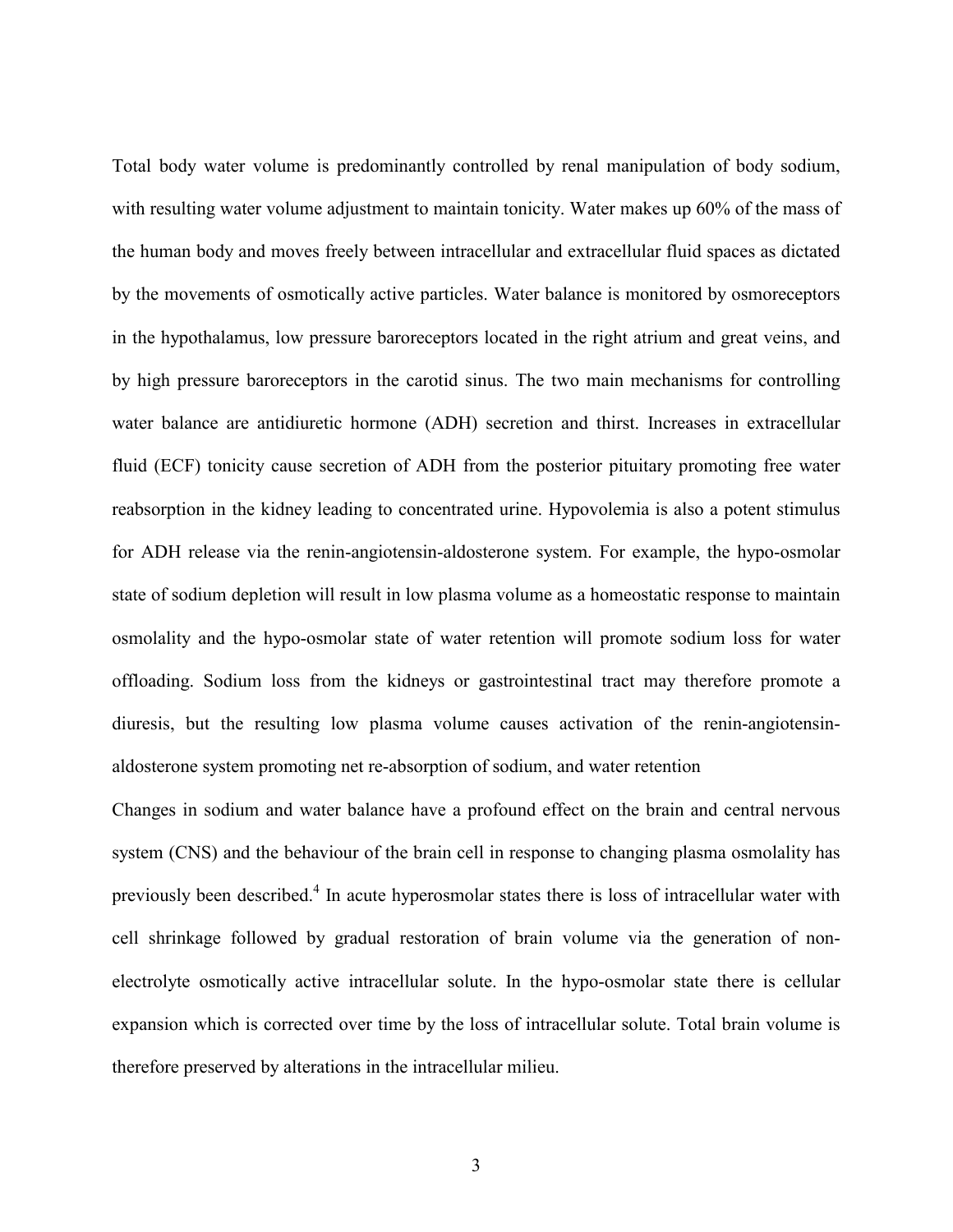### Dysnatremia

Disturbance of sodium balance, referred to as dysnatremia in this review, is a frequent finding in adults in the hospital in-patient setting,<sup>5</sup> and accounts for the bulk of electrolyte disturbances in this patient population.<sup>6</sup> The symptoms and signs of sodium disturbance are related to the balance between sodium and water balance and are shown in table 1. This review will focus on dysnatremia in the adult neurologic patient, but within the context of sodium disturbance in the in-patient general hospital population.

#### Hyponatremia

#### Epidemiology

The reported incidence of hyponatremia depends on its threshold for diagnosis, but is usually defined as serum sodium <135 mmol/L. Hyponatremia has been reported in 1-15% of hospital inpatients<sup>7,8,9</sup> and is associated with a mortality increase of 7 to  $60\%$ <sup>8</sup> Furthermore, acute hyponatremia leads to greater mortality than chronic states.<sup>10</sup> Hyponatremia is more common in neurologic patients than in the general hospital population<sup>11</sup> and is particularly associated with aneurismal subarachnoid haemorrhage  $(SAH)$ ,<sup>12</sup> traumatic brain injury  $(TBI)$ <sup>13</sup> and basilar meningitis. $14$ 

#### Causes

The causes of hyponatremia are numerous (see table 2), but in the adult neurologic patient population, hyponatremia most commonly occurs because of the syndrome of inappropriate antidiuretic hormone secretion (SIADH) or the cerebral salt wasting syndrome (CSWS). In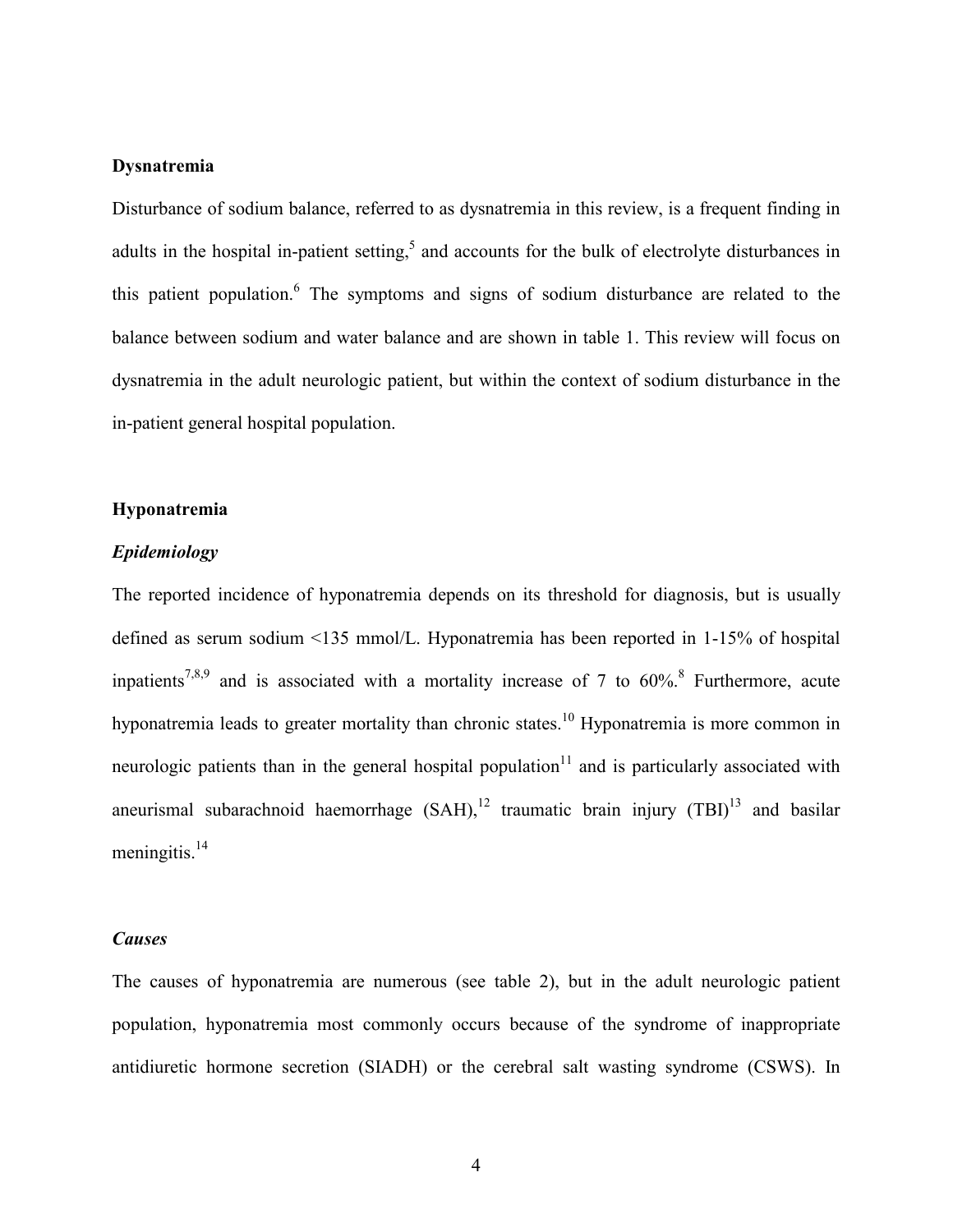addition to pathologic causes, administration of hypotonic fluid is a common iatrogenic cause of hyponatremia in hospitalized patients.<sup>5,7</sup> Hyponatremia has also been noted in patients receiving normal saline as maintenance fluid, $15$  and this may occur because of perioperative ADH secretion, as a stress response. It is important to remember that hyponatremia can occur in the setting of hypo-, eu- or hypervolemia and the causes of hyponatremia may be distinguished by the associated volume disturbance.

#### Syndrome of inappropriate antidiuretic hormone secretion

SIADH was first described by Schwartz in 1957 in patients with bronchogenic carcinoma.<sup>16</sup> The key findings were urinary sodium loss without corresponding loss of water, leading to a decrease in plasma osmolality in the presence of hypertonic urine.

Treatment by fluid restriction led to resolution of these abnormalities.

The pathophysiology of SIADH is not fully understood, although ADH release correlates with a change in the threshold for the thirst response, with a lower threshold for thirst in patients with SIADH.<sup>17</sup> However, there is also loss of control of ADH release, with plasma ADH levels being unchanged by drinking<sup>17</sup> or by osmotic stimulus.<sup>18</sup>

SIADH is associated with many conditions and these are best classified into four major categories: neoplasia, non-malignant lung disease, drugs and neurologic diseases. The most common causes in the neurologic group include meningitis/encephalitis, brain tumour, SAH and TBI. SIADH has also been reported following spinal surgery.<sup>19</sup> Drug related hyponatremia secondary to the antiepileptic drugs carbamazepine and oxcarbazepine is of particular relevance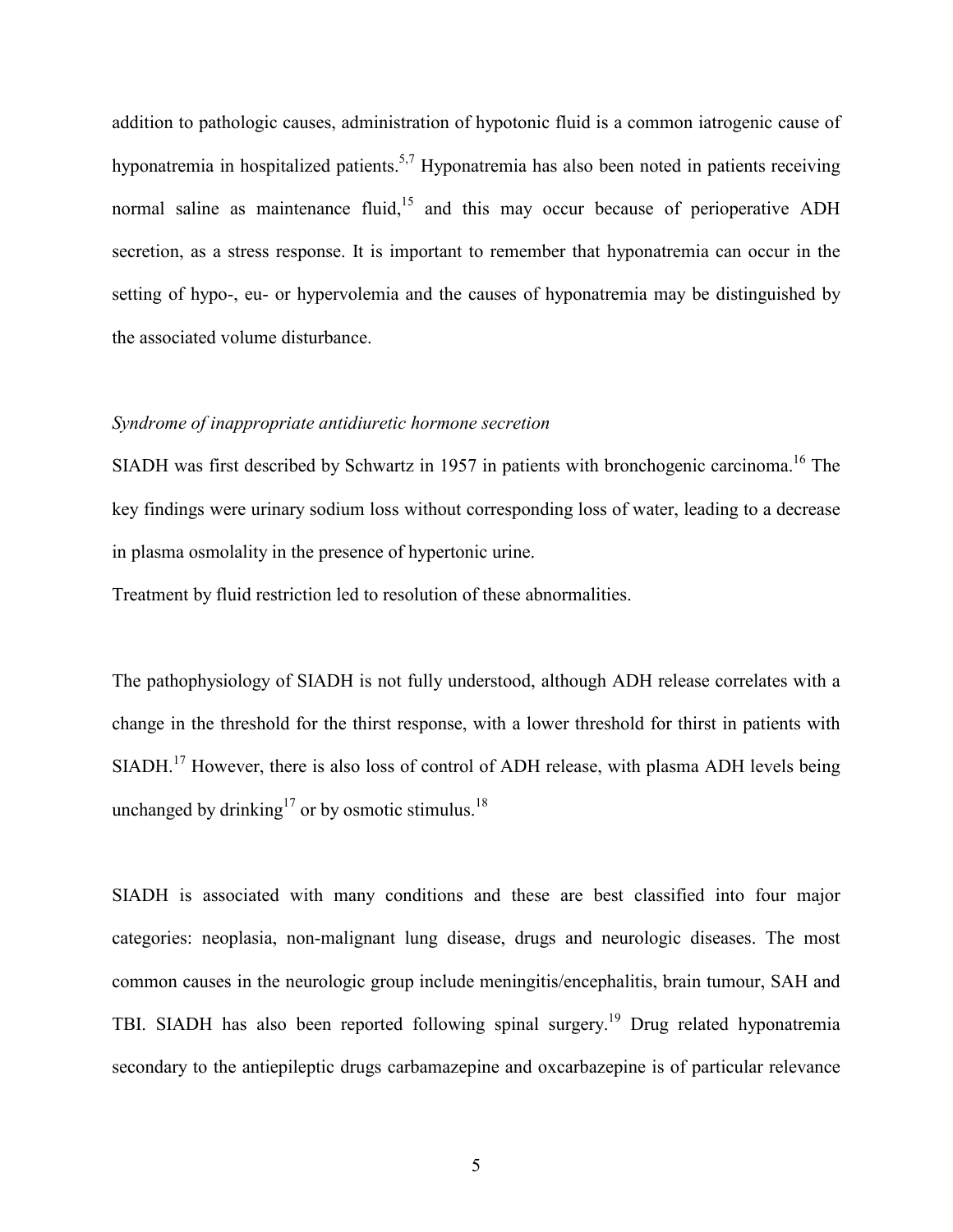in the care of neurologic patients. The etiology of hyponatremia has recently been reviewed in detail elsewhere.<sup>9</sup>

#### Cerebral salt wasting syndrome

CSWS, a syndrome characterized by polyuria and natriuresis, was first described by Peters in  $1950^{20}$  and was subsequently ascribed to disruption of hypothalamic-renal pathways.<sup>21</sup> A current working definition of CSWS is renal loss of sodium due to intracranial disease leading to hyponatremia and hypovolemia. Whilst the pathophysiology of CSWS is not fully understood, the evidence suggests that raised levels of circulating ANP and BNP mediate, at least in part, increased natriuresis and hyponatremia in acute brain injury, especially after SAH.<sup>22</sup> There is an initial elevation of ANP following SAH, but ANP levels subsequently fall and the initial rise is not correlated with hyponatremia.<sup>23</sup> An increased ANP level has also been reported as a normal response to trauma and this cannot be suppressed with correction of volume status.<sup>24</sup> Elevated BNP levels are also associated with hyponatremia and plasma levels have been correlated with urinary sodium excretion and intracranial pressure.<sup>25</sup>

CSWS is predominantly associated with SAH but has also been described in conjunction with TBI, glioma, tuberculous or carcinomatous meningitis. $^{22}$ 

#### Investigation of the hyponatremic neurologic patient

Except in life-threatening disturbances of sodium homeostasis, the initial finding of an abnormal sodium level should always prompt specific investigation into the underlying cause before management is initiated. The speed of onset of the hyponatremia, as well as the presence of symptoms, is most important because patients with the most rapid onset are more likely to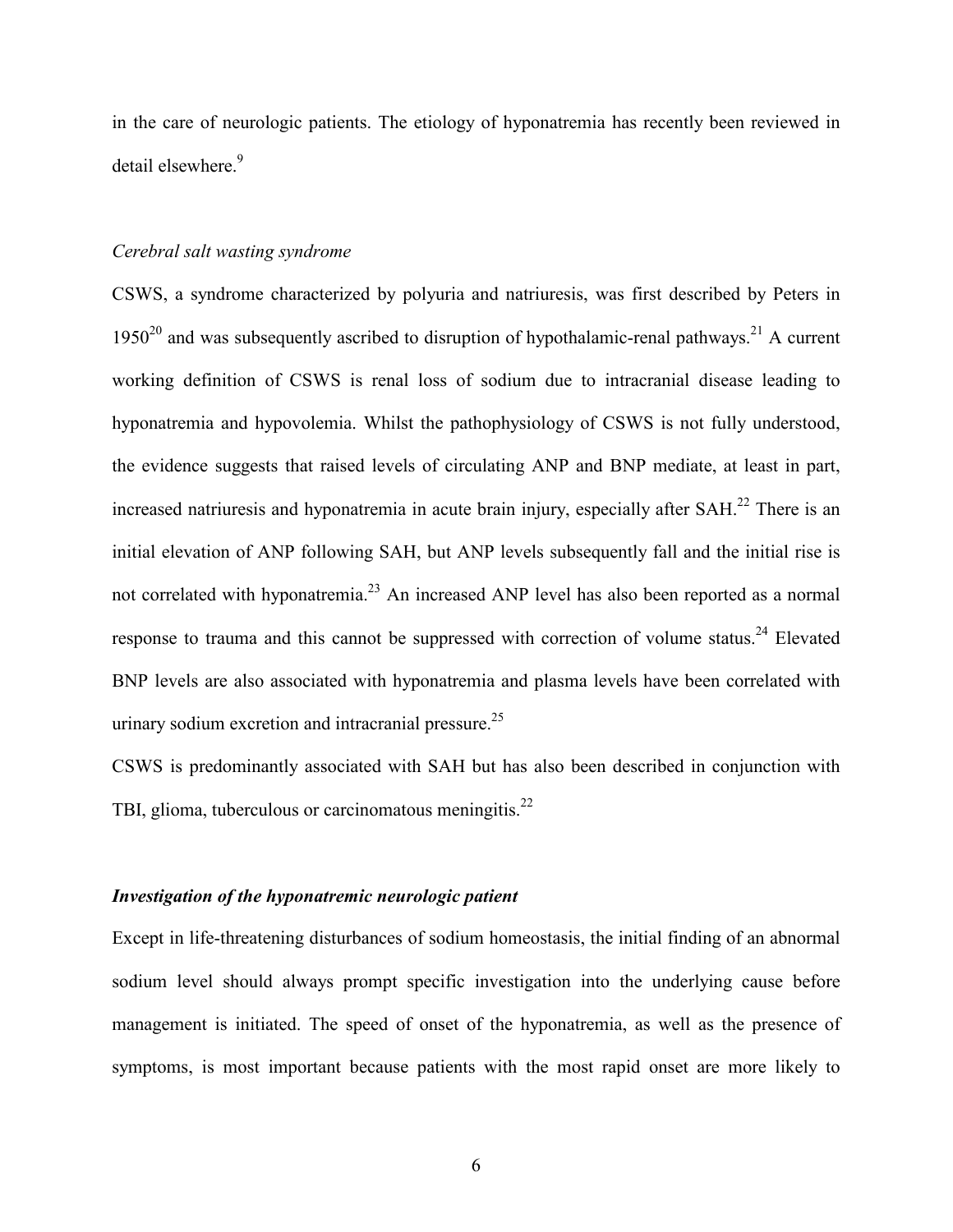become symptomatic.<sup>26</sup> A differentiation must be made between hypervolemia with normal total body sodium (suggesting SIADH) and hypovolemia with disproportionately low total body sodium (suggesting CSWS). This differentiation is crucial because the managements of these two conditions are diametrically opposed. $27,28$ 

The diagnostic criteria of SIADH were summarised by Harrigan in  $1996<sup>29</sup>$  and are shown in table 3. Although these criteria are adequate in the presence of an appropriate level of clinical suspicion, other diagnostic tests for SIADH have been described, including measurement of elevated levels of plasma and/or urinary ADH levels.<sup>30,31</sup> Attempts have been made to identify derived parameters of sodium and water homeostasis for the differentiation between SIADH and CSWS in order to avoid the need to measure total body water and circulating blood volume.<sup>32</sup> In SIADH there is high free water absorption, low fractional water and sodium excretion, low or normal urine output and increased ADH, whereas in CSWS there is normal free water absorption, increased fractional water and sodium excretion, high urine output and an increase in ADH (secondary and hence appropriate). Urine biochemical analysis will demonstrate dilute or concentrated urine and should be reviewed with simultaneous plasma osmolality assessment. ADH and ANP levels are high in both SIADH and CSWS, either as a primary or secondary event.

Biochemical criteria, however, may fail to distinguish between the two pathologies and the key difference is the presence of volume depletion in  $CSWS$ <sup>22,3</sup> Particular attention should be paid to skin turgor and mucous membranes. Intravascular volume can be assessed by examining jugular venous distension and by observation of orthostatic variations in blood pressure and pulse. Daily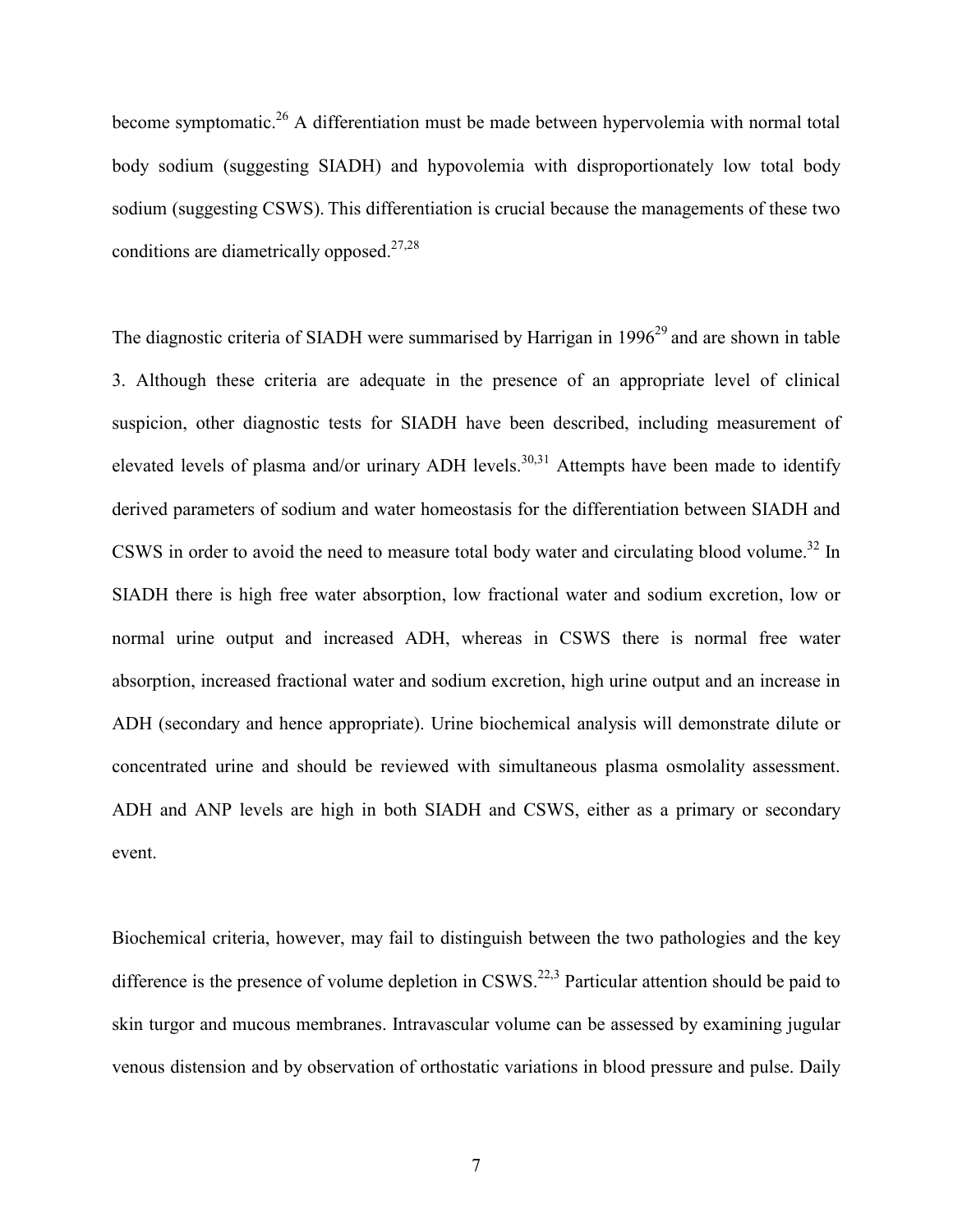weight may provide helpful additional information because water accounts for a large proportion of body mass. Extracellular volume status can be difficult to assess clinically and may rarely be a confounding factor. In addition, some studies assessing volume status have highlighted the presence of hypovolemia in certain patients fulfilling the diagnostic criteria for SIADH.<sup>33</sup> This is due to the volume depletion of CSWS causing a secondary rise in ADH. Under such conditions, patients should correctly be diagnosed with CSWS rather than SIADH.<sup>33</sup>

The pathophysiologic changes and biochemical findings of SIADH and CSWS are summarised in table 4 and a practical algorithm and differential for assessment of the hyponatremic patient are shown in figure 1 and table 2.

## Treatment of hyponatremia

An expectant and supportive management strategy is best adopted in asymptomatic patients as the physiological disturbance is often transient. Treatment is however indicated in the presence of acute symptomatic hyponatremia which can be a prelude to life-threatening complications (see Table 1).

The correction of hyponatremia, especially in the chronic setting, can lead to neurologic sequelae.<sup>9</sup> This risk can be minimized by gradual correction of sodium deficits (see below). It is especially important to note that treatment should be targeted to the point of alleviation of symptoms rather than to the achievement of biochemical normality.<sup>34</sup>

Use of volume status to guide therapy in hyponatremia has produced varied results. Measurement of CVP and daily weight has been described to manage hyponatremic patients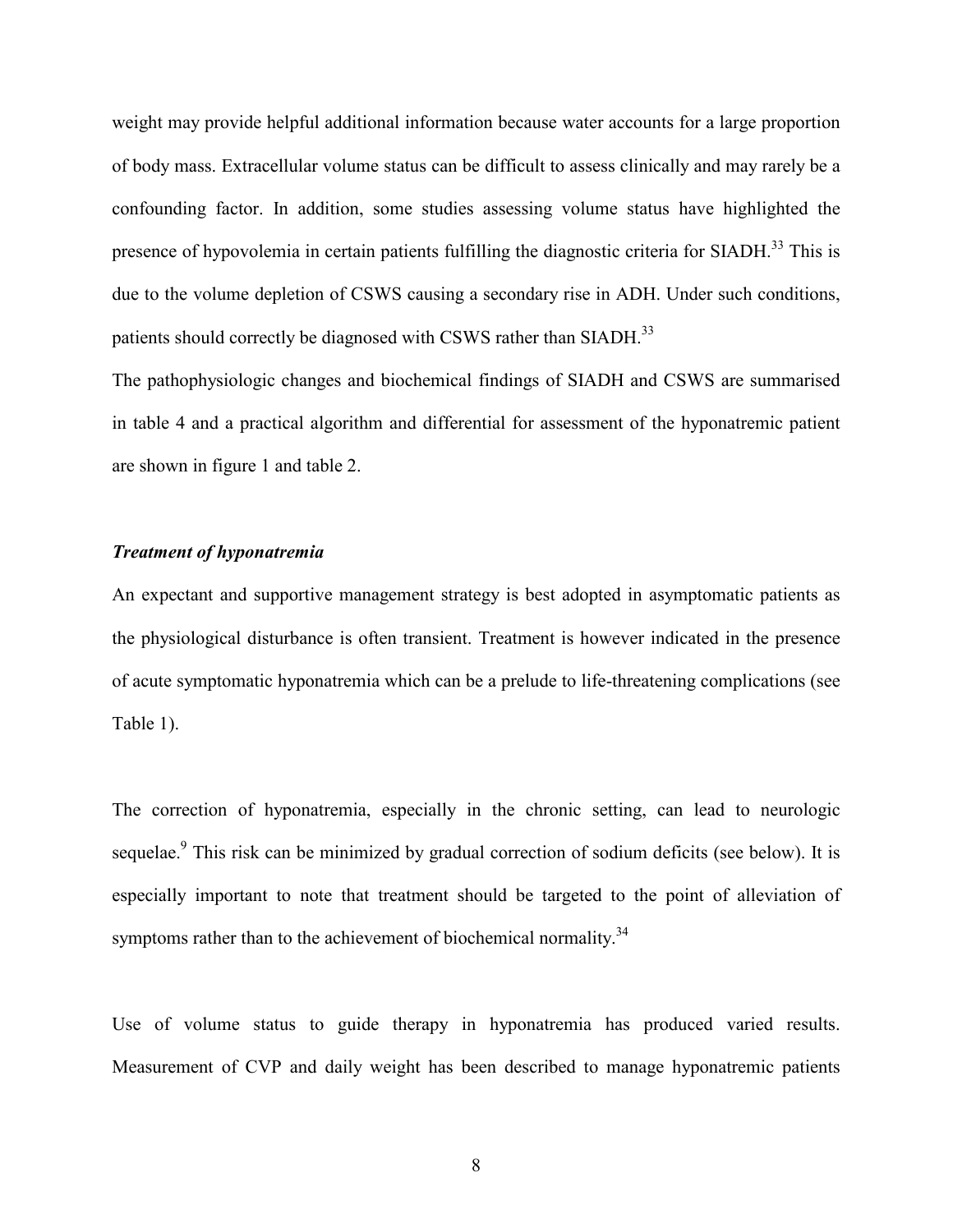following  $SAH<sup>35</sup>$  but this strategy is prone to errors and the simple response to saline infusion may be more reliable.<sup>36</sup> CVP readings alone have been used to classify neurosurgical patients with hyponatremia and natriuresis as hypovolemic, normovolemic or hypervolemic in order to guide therapy.<sup>37</sup> Hypovolemic patients received salt and additional amounts of fluid whilst normovolemic patients received salt with standard maintenance fluid volumes. 75% of patients achieved normal serum sodium within 72 hours with the non-responding group requiring more aggressive therapy. The effect of intravenous fluid administration on serum sodium level can be estimated using simple formulae (table 5).

# Specific treatment of SIADH

The appropriate management of SIADH is fluid restriction, initially to 1L per day. This usually results in a slow rise in sodium of 1.5mmol/l/day.<sup>7</sup> If supplemental intravenous fluid is required, 0.9% saline is the usual choice. More recent studies support this management strategy, although some authors recommend maintenance fluid replacement therapy with intravenous 5% dextrose.38,39

Pharmacologic treatment is a further option when the diagnosis is certain. SIADH treatment using furosemide is described.<sup>40</sup> with saline or salt supplementation to counteract the sodium loss which accompanies the free water loss. Lithium may be beneficial in patients with SIADH after brain trauma with dosage adjusted to maintain a plasma lithium concentration of 1 mmol/L.<sup>41</sup> Lithium acts as a blocker of 3,5-adenosine monophosphatase and inhibits the action of ADH on the renal tubule. The predictability and safety of this treatment has been questioned<sup>7</sup>. Demeclocycline is an ADH antagonist which can also be used in the treatment of SIADH.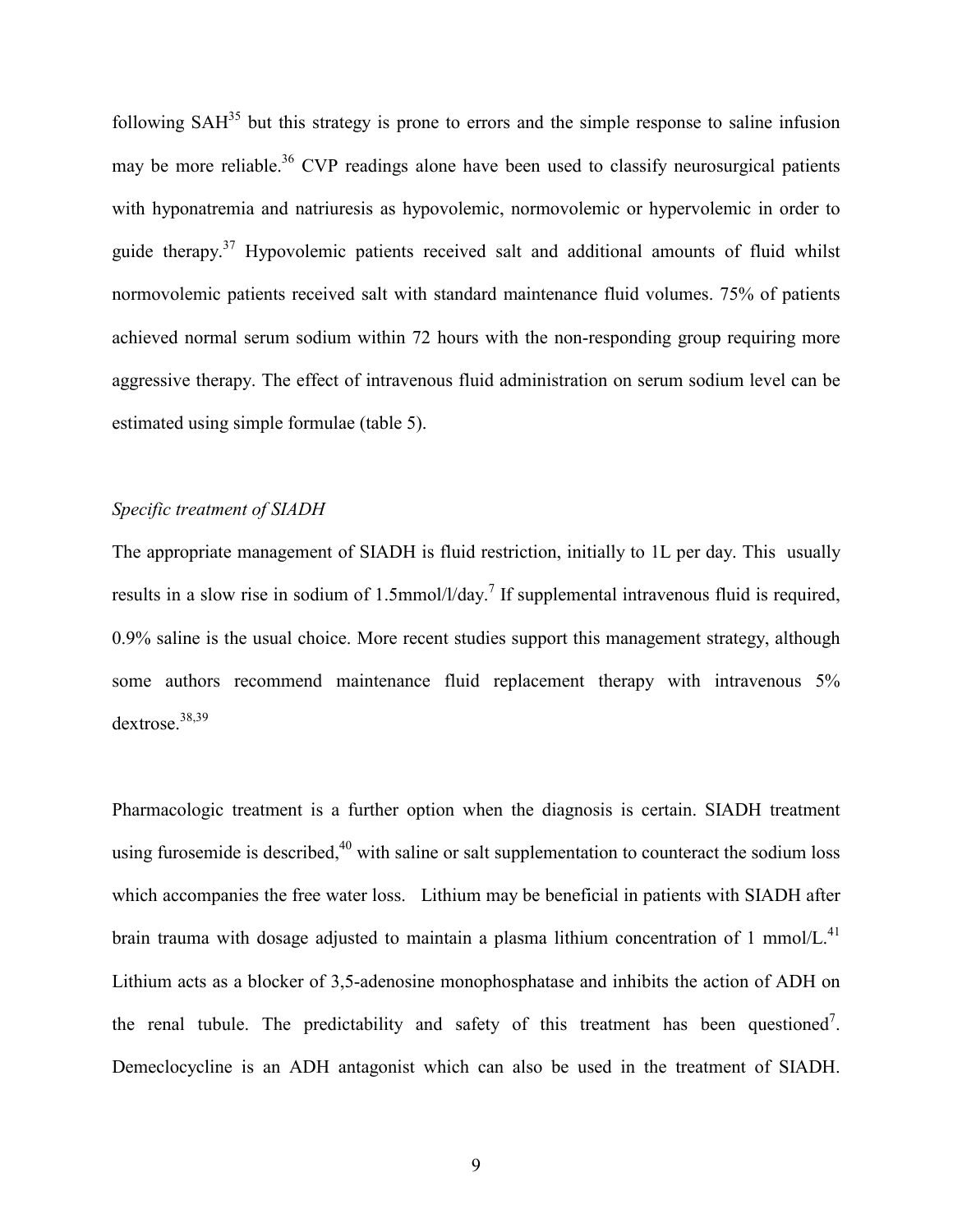Initially democlocycline hydrochloride 900-1200 mg daily is given orally in divided doses, reduced after therapeutic effect is achieved to a daily oral maintenance dose of 600-900 mg. It is less toxic than lithium<sup>42</sup> but may take up to three weeks to achieve maximum effect.<sup>9</sup>

However, it should be remembered that many patients have self-limiting disease. In one study, a third of consecutive neurosurgical patients fulfilled criteria for SIADH but only half of these required treatment with fluid restriction with the remainder achieving spontaneous resolution of their dysnatremias.<sup>43</sup>

# Specific treatment of CSWS

Best management of CSWS is treatment with fluid and sodium resuscitation, although the saline solution used in the treatment of CSWS is more controversial. 0.9% saline solution should generally be used in the first instance, $3$  although in acute symptomatic hyponatremia, hypertonic (3%) saline has also been recommended,<sup>7</sup> with the administration of furosemide in the event of hypervolemia. Administration of 3% saline requires central venous access and the use of 1.5% saline, which can be administered peripherally, has been advocated as an equally effective alternative.<sup>3</sup> It should be noted that administration of sodium in CSWS may, in some patients, drive further urinary sodium loss with accompanying loss of water. In cases refractory to salt and fluid therapy, prophylactic fludrocortisone may limit the negative sodium balance after SAH<sup>44</sup> by increasing sodium reabsorption from the renal tubule. Oral fludrocortisone doses of between 0.1 and 0.4 mg daily are recommended.<sup>45,44</sup> Care must be taken to ensure that hypokalemia does not then occur as a secondary effect.<sup>46</sup>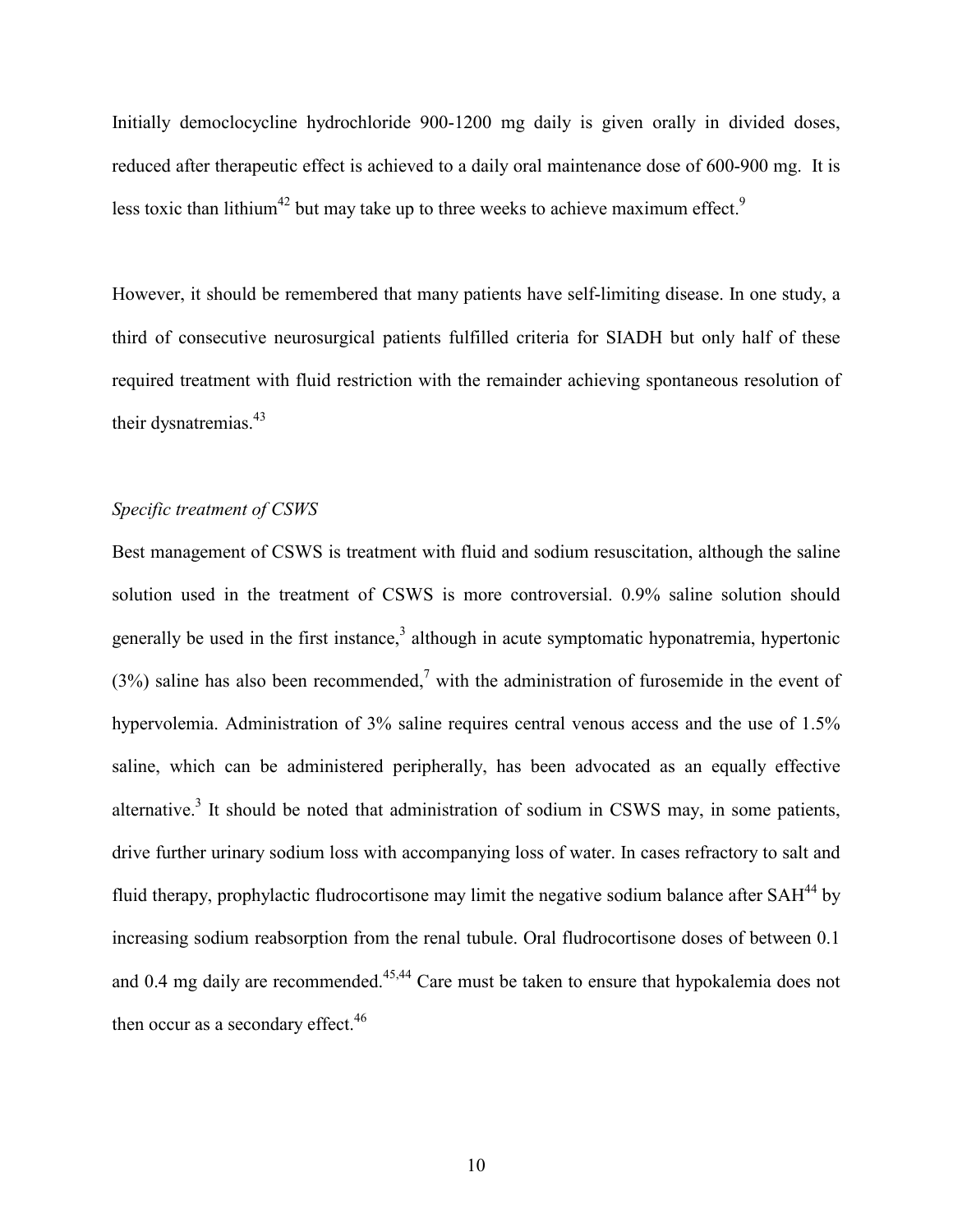### Neurologic complications of treatment of hyponatremia

The dangers of rapid correction of hyponatremia are serious and well described<sup>7,47</sup> and remind us that the best treatments of sodium disturbance are often supportive with management of the underlying condition. Myelinolysis is a neurologic disorder affecting pontine and extrapontine structures that can occur after rapid elevation of serum sodium levels. Risk factors for its development include alcoholism, malnutrition and liver disease. The symptoms and signs include mutism, dysarthria and lethargy followed by spastic quadraparesis and pseudobulbar palsy. The risk of myelinolysis can be minimised by gradual correction of sodium deficit at a rate of less than 10 mmol/L/24 hrs, although lower correction rates are also reported.<sup>47</sup> Close monitoring of the hyponatremic patient undergoing treatment is mandatory and, if over-rapid correction is suspected, reversal using desmopressin and water may be appropriate.<sup>48</sup>

#### Hypernatremia

#### Epidemiology

Hypernatremia is defined as serum sodium >145 mmol/L. It is less common than hyponatremia with an incidence of around  $1\%$  across the spectrum of all hospital patients.<sup>49,50</sup> Hypernatremia is relatively more common in neurologic and critically ill patients than in the general inpatient population and water depletion is especially common in the intensive care setting, where a 9% incidence of Na  $>150$ mmol/L has been reported.<sup>51</sup> Hypernatremia is often a paraphenomenon, being an indicator of the severity of the underlying disease process.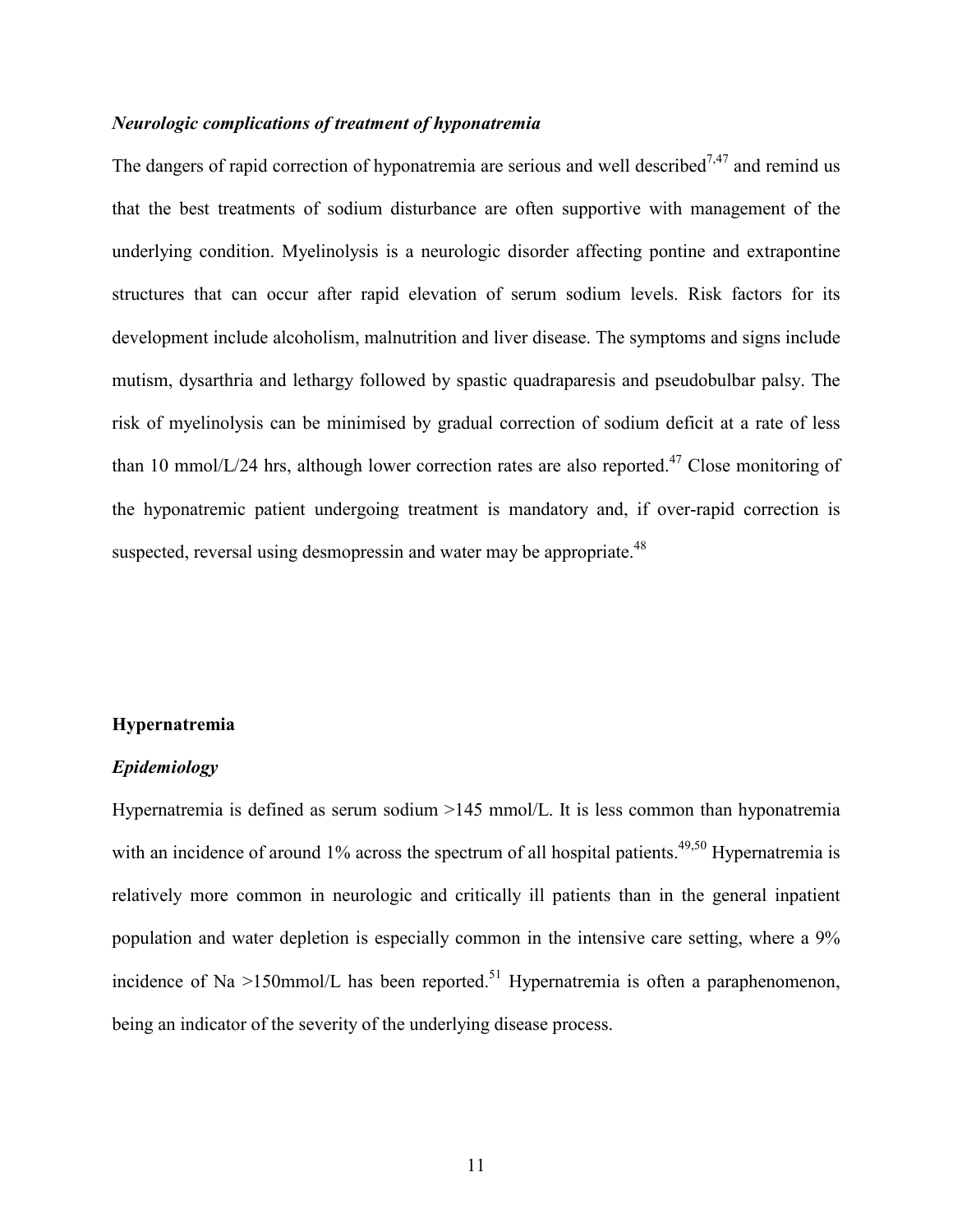#### Causes

Hypernatremia is usually related to water deficiency, such as inadequate water supplementation or water loss, e.g. associated with fever,  $51$  and only rarely does it represent salt excess, such as ingestion of salt or infusion of saline or hypertonic fluids.<sup>52,53</sup> Except in cases of uncontrollable diabetes insipidus, a hypernatremic state can only be maintained when access to water or thirst is impaired and patients with altered mental state or decreased level of consciousness are therefore particularly susceptible.<sup>54</sup> The elderly are also at high risk, possibly due to impaired urinary concentrating power, reduced thirst reflexes and frailty resulting in the inability to access water.

Causes of hypernatremia are listed in table 6 and include central and nephrogenic diabetes insipidus, dehydration, fever and osmotic diuresis. Accounts of nephrogenic diabetes can be found elsewhere<sup>55,56</sup> and this review will focus on central diabetes insipidus (CDI).

#### Central diabetes insipidus

CDI is a failure of homeostatic release of ADH from the hypothalamo-pituitary axis. It is characterized by the inability to concentrate urine and the passage of a large volume of inappropriately dilute urine with a consequent rise is plasma osmolality due to disproportionate loss of water over sodium, and progressive dehydration. In neurologic practise it is particularly associated with pituitary surgery,<sup>57</sup> TBI<sup>58</sup> and anterior communicating artery aneurismal SAH.<sup>59</sup> Patients who become brain dead often develop severe CDI and this is particularly relevant in the management of potential organ donors.<sup>60</sup>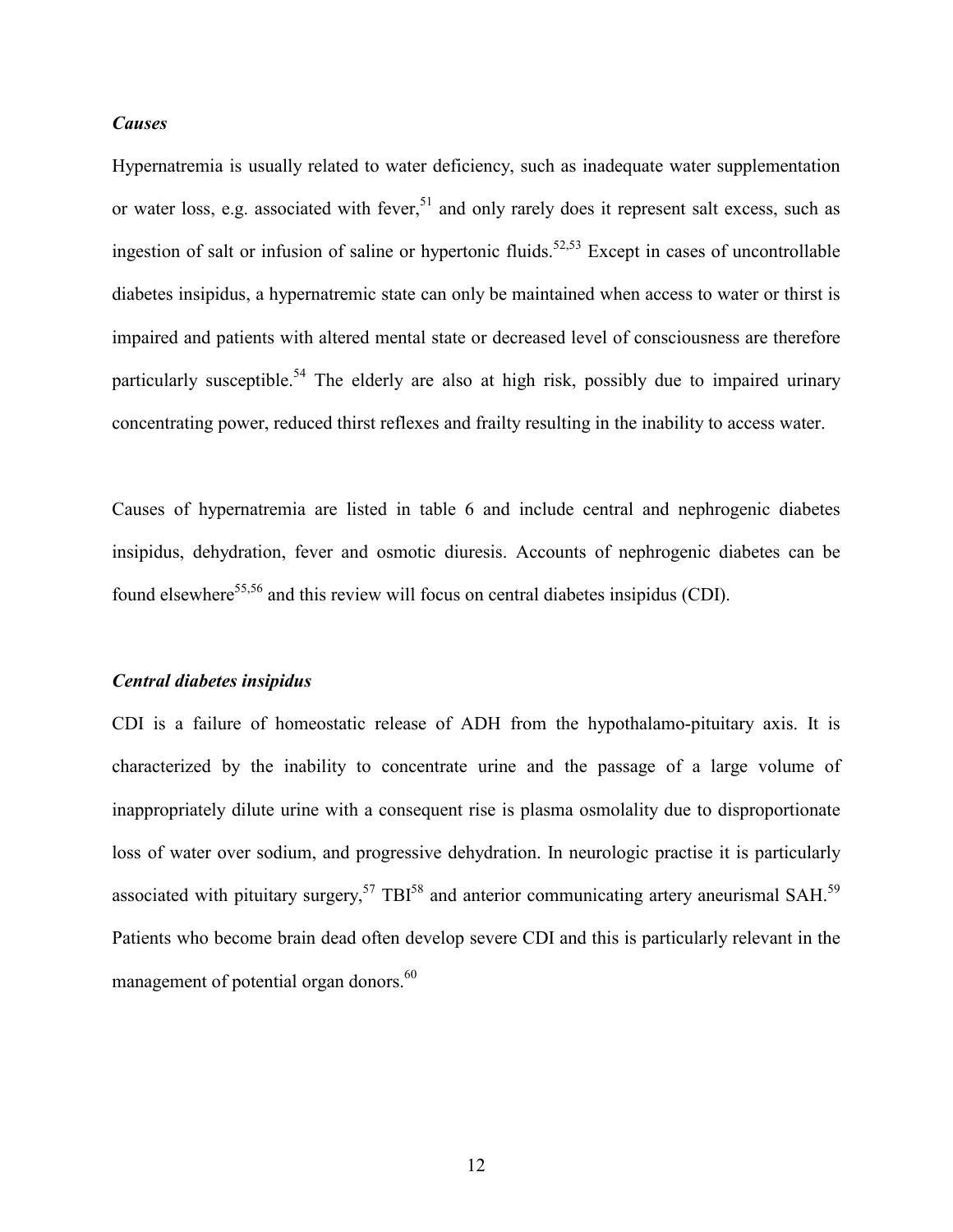The anatomic and pathologic relationships of CDI have been reviewed previously.<sup>61</sup> Compromise of the hypothalamic centres or the supraoptic tract above the median eminence may lead to permanent CDI, whilst damage below the median eminence or removal of the posterior lobe of the pituitary leads to transient CDI because ADH is subsequently released from fibres ending in the median eminence.

The incidence of CDI in a neurosurgical unit has been reported as  $3.7\%$ <sup>59</sup> with one third following SAH, one third following TBI, one sixth after pituitary surgery and one sixth following intracerebral haemorrhage. Overall mortality in this group was high (72.4%), although this may be due in part to the fact that the bulk of the patients had suffered severe acute brain injury. The incidence of CDI after severe TBI is around 3% and is strongly associated with basal skull fracture.<sup>39</sup> Development of CDI in non-pituitary surgery patients is often associated with severe cerebral edema and impending death.<sup>59</sup> Pituitary stalk hematoma is a rare complicating factor after severe brain injury and MRI has been recommended for patients in whom the CDI is out of proportion to the severity of the injury. $62$ 

#### Investigation of the hypernatremic neurologic patient

Clinical assessment of volume status allows differentiation between hypernatremic hypovolemia, with disproportionate water loss over sodium, and hypernatremic eu- or hypervolemia resulting from hypertonic sodium gain. The majority of hypernatremic neurologic patients will be hypovolemic and in this context CDI must be distinguished from simple dehydration by urine volume assessment and biochemical analysis. Although conscious patients will become thirsty,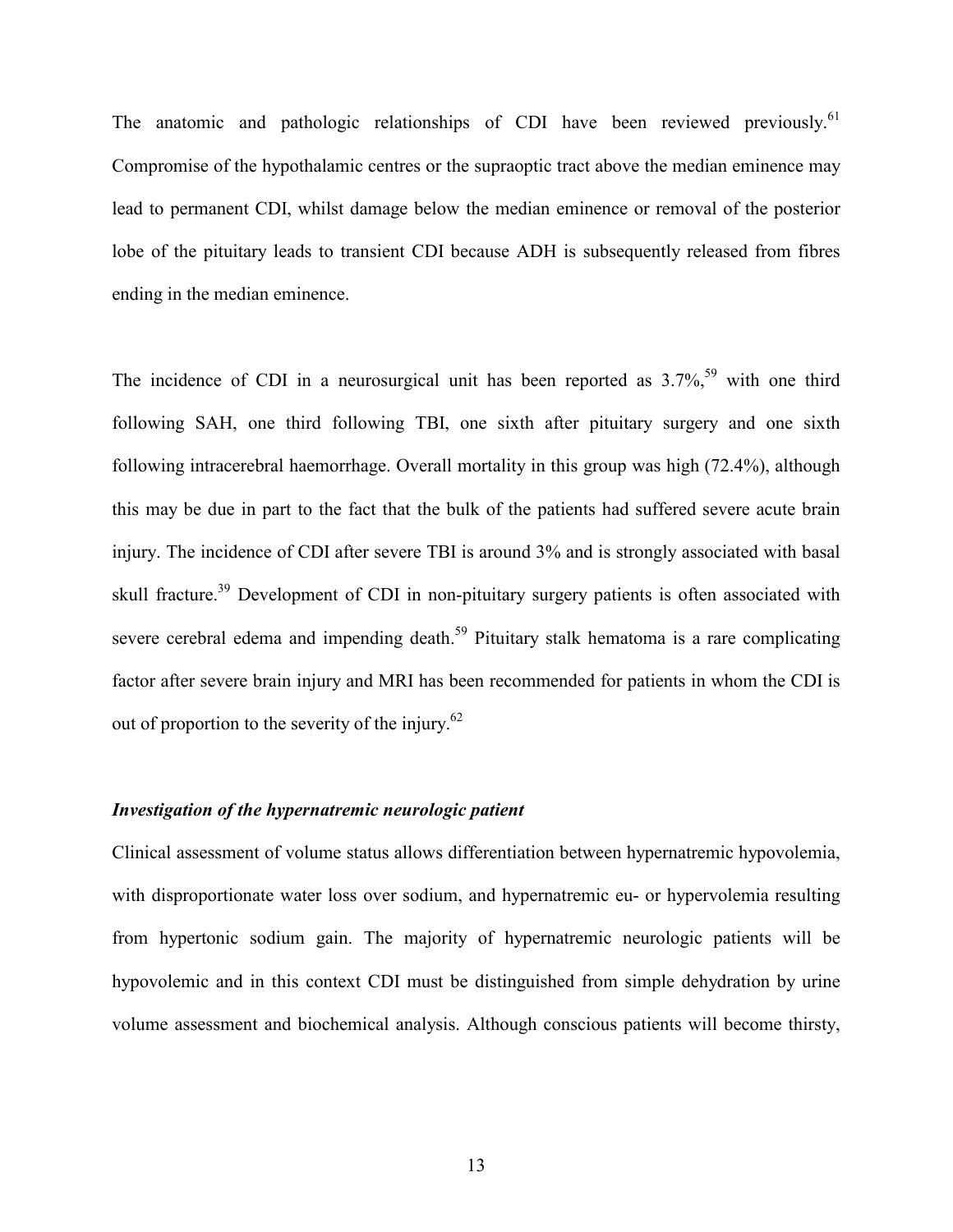neurologic patients may be cognitively impaired, either as a result of their primary pathology or the subsequent electrolyte disturbance, so thirst is often is an unreliable sign.

In the context of neurologic insult the diagnosis of CDI can be made in the light of an abnormally high serum osmolality  $(>305 \text{ mmol/kg})$  and serum sodium  $(>145 \text{ mmol/L})$ , in combination with an abnormally low urine osmolality (<350 mmol/kg), reflecting the inability of the kidney to concentrate urine in an appropriate manner. These laboratory tests may take some time and measurement of urine specific gravity (SG) is a useful adjunct to diagnosis when urgent treatment is required to prevent significant hypovolemia because of excessive urine volumes. A urine SG of less than 1.005, in the light of raised serum sodium, points strongly to a diagnosis of CDI. It is important to realise however that this criterion may provide a false negative when the serum sodium is grossly raised and the diagnosis should therefore always be confirmed with laboratory measurement of urine and serum osmolality.

Neurologic patients may have other causes of water diuresis, including pre-hospital and intraoperative volume resuscitation. Diuresis of solute may also be caused by osmotic diuresis secondary to the use of mannitol or hypertonic saline, for control of intracranial pressure, or hyperglycemia. An algorithm for assessment of the hypernatremic patient is shown in figure 2.

#### Management of hypernatremia

The management of the hypernatremic patient is invariably water replacement and retention. Rarely are patients hypernatremic as a result of excessive sodium administration, but such patients will respond to a normalisation of intake. Conscious patients with CDI are able to

14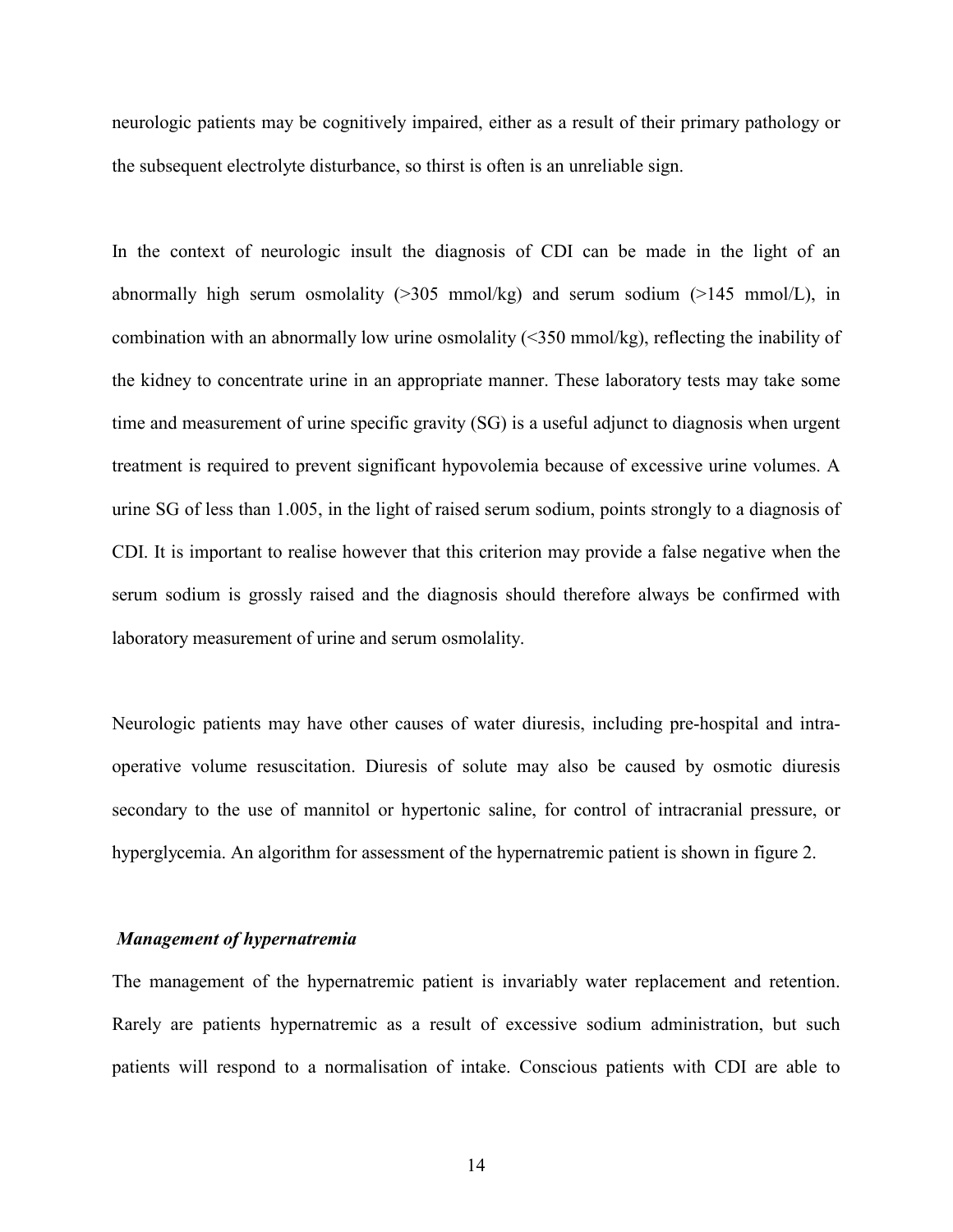increase oral intake and if this fails, or if urine output is greater than 250ml/hr, parenteral or intranasal vasopressin may be administered. Small doses, such as DDAVP 0.4 µg intravenously or 100-200 µg intranasally, minimize the risk of an over-prolonged action and can be repeated as required, dependent on clinical effect. In the unconscious patient, fluid replacement is best achieved with either intravenous 5% dextrose or water via a nasogastric tube with concomitant DDAVP administration. However, excessive intravenous fluid administration, given to replace high urinary output, may exacerbate the problem and accurate clinical assessment of volume status is required to guide treatment. Saline solutions may aggravate the renal water loss since urine concentration cannot be achieved in the absence of ADH. Over-rapid correction of hypernatremia may have serious consequences, most notably pulmonary and cerebral edema.<sup>59</sup> A reduction in serum sodium concentration of 10 mmol/L per day has therefore been suggested, with a more rapid reduction only indicated in those who have developed hypernatremia over of a period of hours.<sup>54</sup>

#### Summary

Disturbances of sodium balance are common in the general in-patient hospital population but are more common in neurologic patients. A high index of suspicion should therefore be maintained in this patient group. In particular, the hyponatremic neurosurgical patient is at risk not only from the dysnatremia, but also from the consequences of over treatment. Asymptomatic patients can be managed successfully with a logical approach to diagnosis and a period of close monitoring. Treatment should be restricted to acute symptomatic patients in whom the associated mortality is significantly higher than the normal population. $^{63}$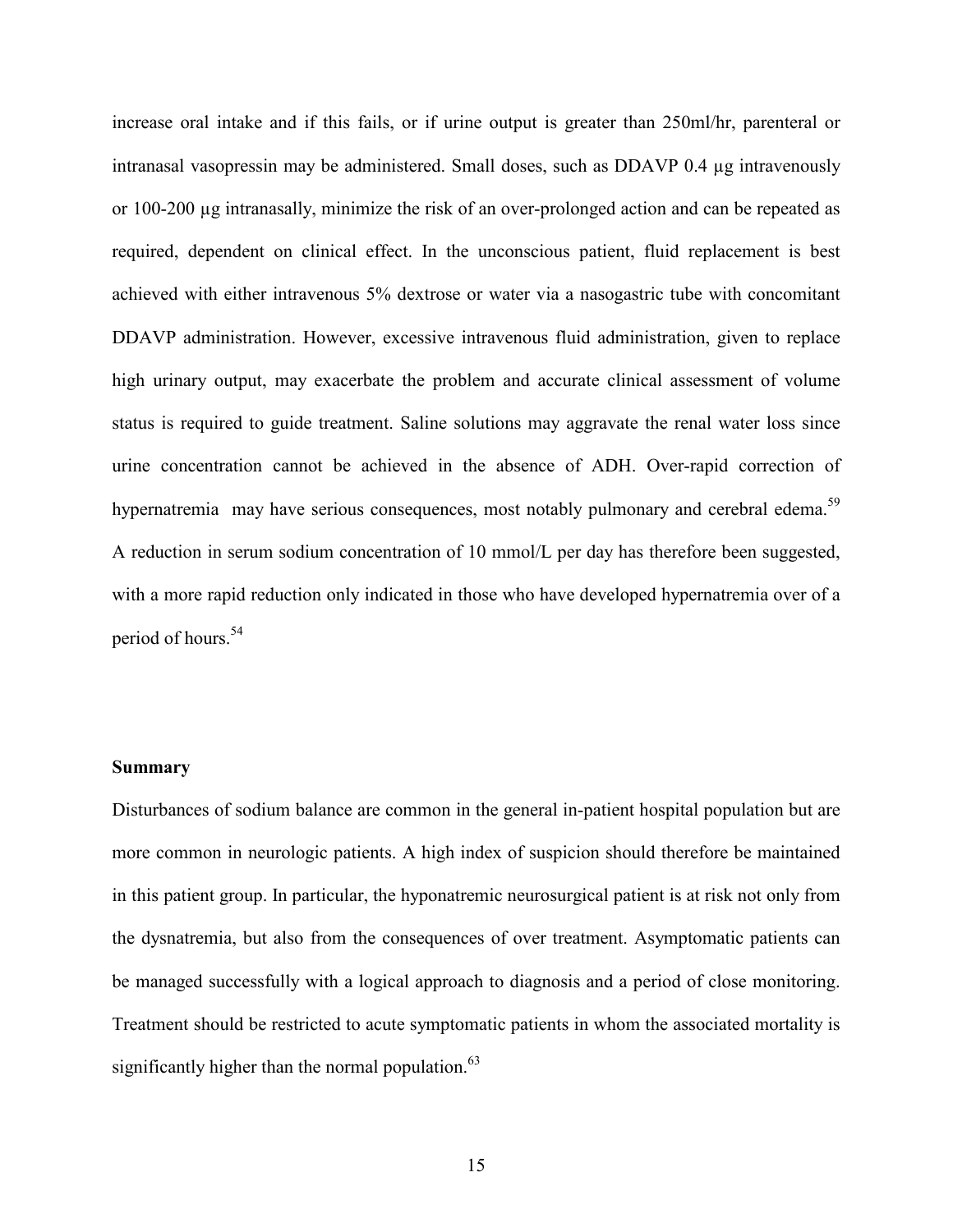# References

- 1. Levin ER, Gardner DG, Samson WK. Natriuretic peptides. N Engl J Med 1998;339:321-328
- 2. Palmer BF. Hyponatremia in patients with central nervous system disease: SIADH versus CSW. Trends Endocrinol Metab 2003;14:182-187
- 3. Rabinstein AA, Wijdicks EF. Hyponatremia in critically ill neurological patients. Neurologist 2003;9:290-300
- 4. Pollock AS, Arieff AI. Abnormalities of cell volume regulation and their functional consequences. Am J Physiol 1980;239:F195-F205
- 5. Arieff AI, Llach F, Massry SG. Neurological manifestations and morbidity of hyponatremia: correlation with brain water and electrolytes. *Medicine (Baltimore)* 1976;55:121-129
- 6. Anderson RJ. Hospital-associated hyponatremia. Kidney Int 1986;29:1237-1247
- 7. Arieff AI. Management of hyponatraemia. BMJ 1993;307:305-308
- 8. Fried LF, Palevsky PM. Hyponatremia and hypernatremia. Med Clin North Am 1997;81:585-609
- 9. Baylis PH. The syndrome of inappropriate antidiuretic hormone secretion. Int J Biochem Cell Biol 2003;35:1495-1499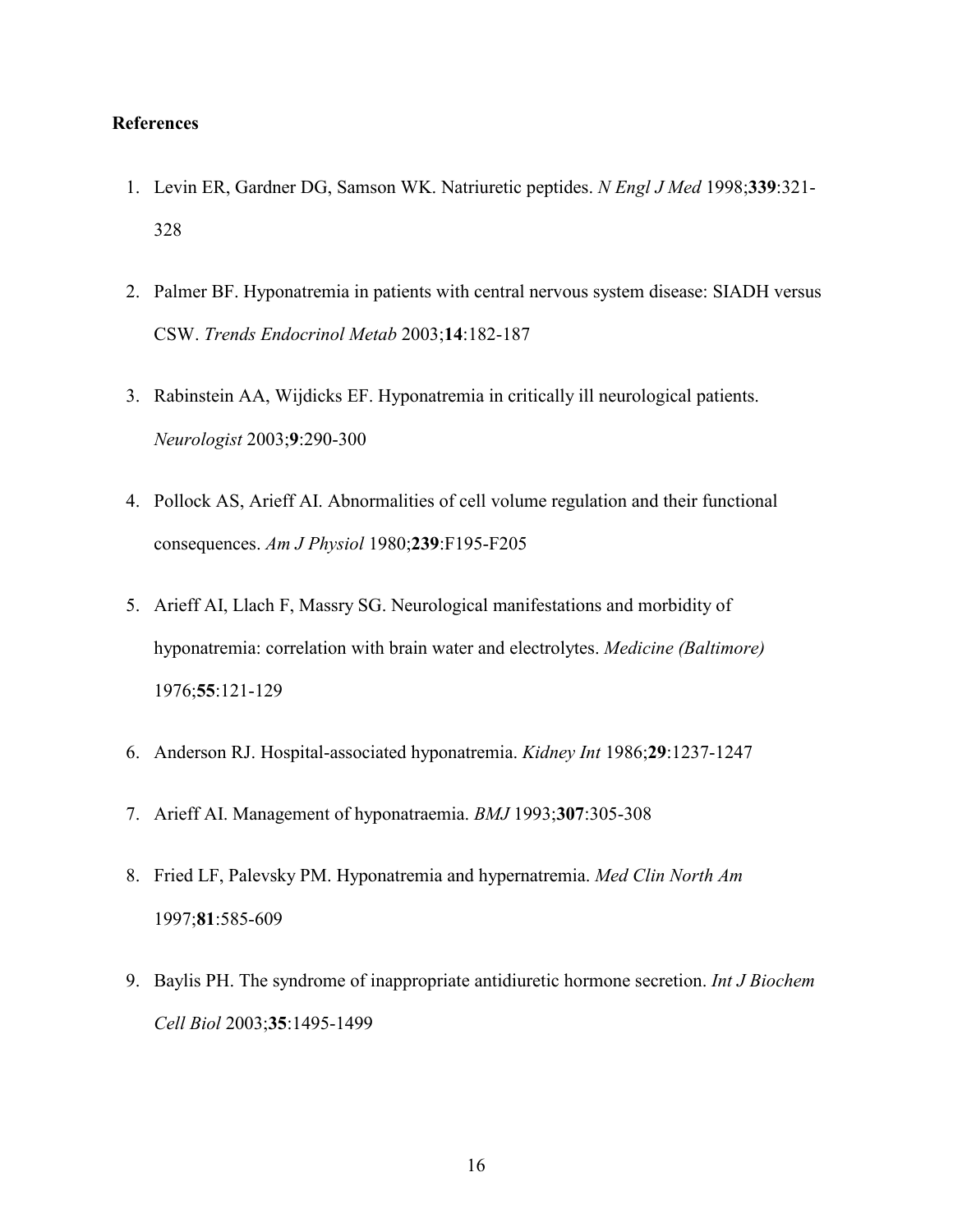- 10. Soupart A, Decaux G. Therapeutic recommendations for management of severe hyponatremia: current concepts on pathogenesis and prevention of neurologic complications. Clin Nephrol 1996;46:149-169
- 11. Reeder RF, Harbaugh RE. Administration of intravenous urea and normal saline for the treatment of hyponatremia in neurosurgical patients. J Neurosurg 1989;70:201-206
- 12. Hasan D, Wijdicks EF, Vermeulen M. Hyponatremia is associated with cerebral ischemia in patients with aneurysmal subarachnoid hemorrhage. Ann Neurol 1990;27:106-108
- 13. Atchison JW, Wachendorf J, Haddock D et al. Hyponatremia-associated cognitive impairment in traumatic brain injury. Brain Inj 1993;7:347-352
- 14. Hohenegger M. Problems of electrolyte metabolism in meningitis and encephalitis. Hyponatremias and the cerebral salt-losing syndrome. Wien Med Wochenschr 1967;117:882-884
- 15. Steele A, Gowrishankar M, Abrahamson S et al. Postoperative hyponatremia despite nearisotonic saline infusion: a phenomenon of desalination. Ann Intern Med 1997;126:20-25
- 16. Schwartz WB, Bennett W, Curelop S et al. A syndrome of renal sodium loss and hyponatremia probably resulting from inappropriate secretion of antidiuretic hormone. 1957. J Am Soc Nephrol 2001;12:2860-2870
- 17. Smith D, Moore K, Tormey W et al. Downward resetting of the osmotic threshold for thirst in patients with SIADH. Am J Physiol Endocrinol Metab 2004;287:E1019-E1023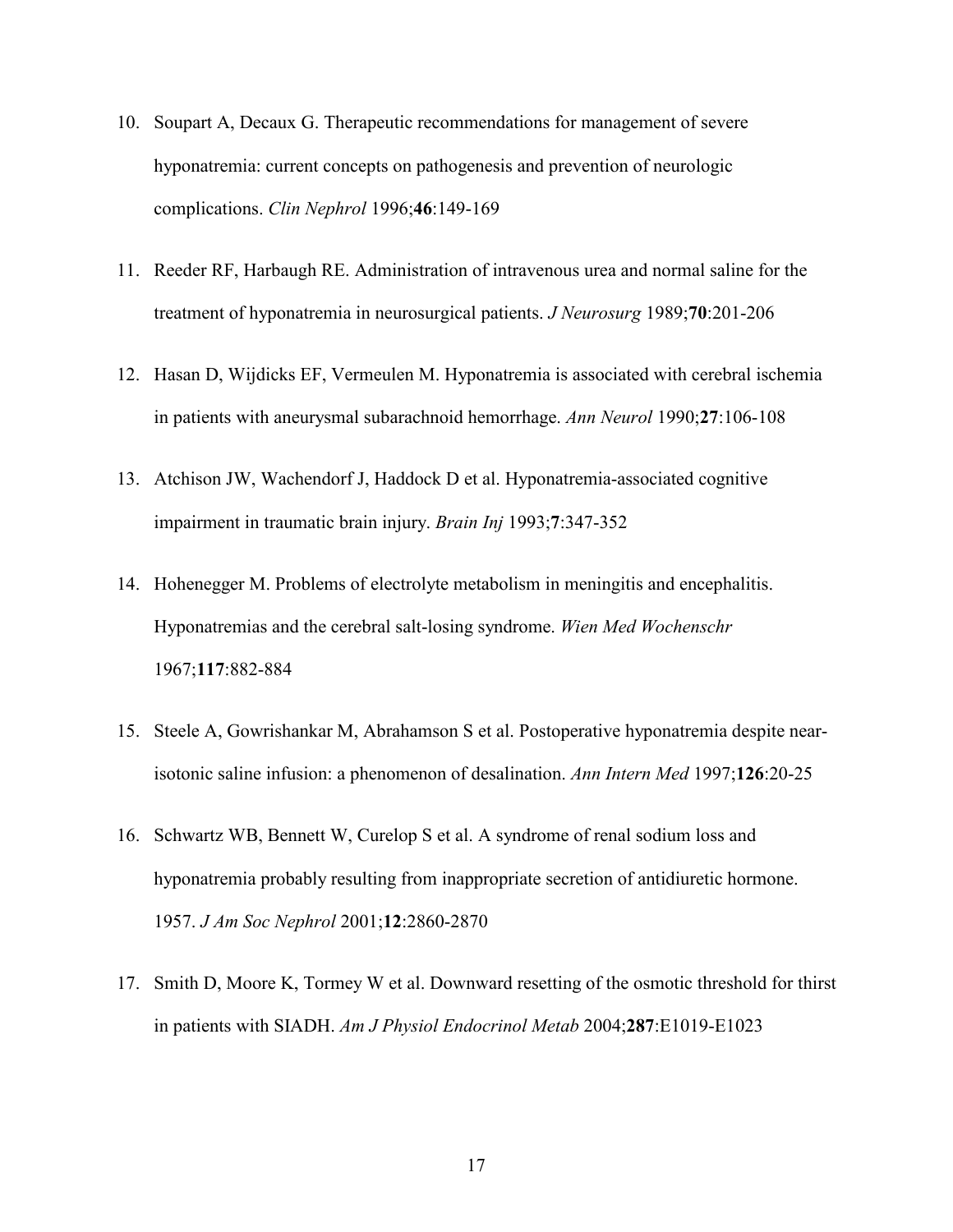- 18. Kamoi K, Toyama M, Takagi M et al. Osmoregulation of vasopressin secretion in patients with the syndrome of inappropriate antidiuresis associated with central nervous system disorders. Endocr J 1999;46:269-277
- 19. Amini A, Schmidt MH. Syndrome of inappropriate secretion of antidiuretic hormone and hyponatremia after spinal surgery. Neurosurg Focus 2004;16:E10
- 20. Peters J, Welt L, Sims E et al. A salt-wasting syndrome associated with cerebral disease. Trans Assoc Am Physicians 1950;63:57-64
- 21. Cort JH. Cerebral salt wasting. Lancet 1954;266:752-754
- 22. Betjes MG. Hyponatremia in acute brain disease: the cerebral salt wasting syndrome. Eur  $J$ Intern Med 2002;13:9-14
- 23. Diringer M, Ladenson PW, Stern BJ et al. Plasma atrial natriuretic factor and subarachnoid hemorrhage. Stroke 1988;19:1119-1124
- 24. Putensen C, Mutz N, Pomaroli A et al. Atrial natriuretic factor release during hypovolemia and after volume replacement. Crit Care Med 1992;20:984-989
- 25. Berendes E, Walter M, Cullen P et al. Secretion of brain natriuretic peptide in patients with aneurysmal subarachnoid haemorrhage. Lancet 1997;349:245-249
- 26. Oh MS, Carroll HJ. Disorders of sodium metabolism: hypernatremia and hyponatremia. Crit Care Med 1992;20:94-103
- 27. Zafonte RD, Mann NR. Cerebral salt wasting syndrome in brain injury patients: a potential cause of hyponatremia. Arch Phys Med Rehabil 1997;78:540-542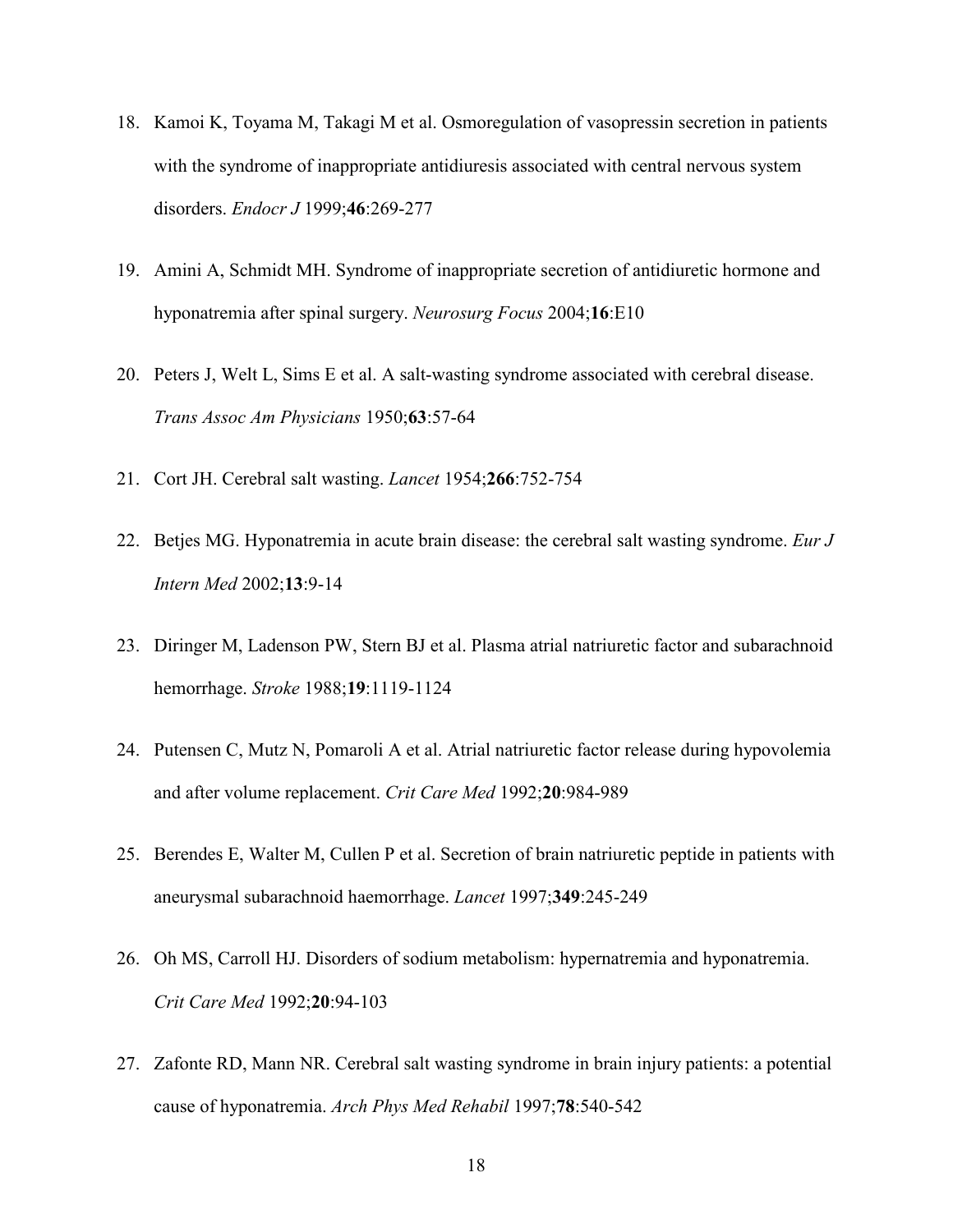- 28. Maesaka JK, Gupta S, Fishbane S. Cerebral salt-wasting syndrome: does it exist? Nephron 1999;82:100-109
- 29. Harrigan MR. Cerebral salt wasting syndrome: a review. Neurosurgery 1996;38:152-160
- 30. Isotani E, Suzuki R, Tomita K et al. Alterations in plasma concentrations of natriuretic peptides and antidiuretic hormone after subarachnoid hemorrhage. Stroke 1994;25:2198- 2203
- 31. Weinand ME, O'Boynick PL, Goetz KL. A study of serum antidiuretic hormone and atrial natriuretic peptide levels in a series of patients with intracranial disease and hyponatremia. Neurosurgery 1989;25:781-785
- 32. Lolin Y, Jackowski A. Hyponatraemia in neurosurgical patients: diagnosis using derived parameters of sodium and water homeostasis. Br J Neurosurg 1992;6:457-466
- 33. Nelson PB, Seif SM, Maroon JC et al. Hyponatremia in intracranial disease: perhaps not the syndrome of inappropriate secretion of antidiuretic hormone (SIADH). J Neurosurg 1981;55:938-941
- 34. Ayus JC, Krothapalli RK, Arieff AI. Changing concepts in treatment of severe symptomatic hyponatremia. Rapid correction and possible relation to central pontine myelinolysis. Am J Med 1985;78:897-902
- 35. Ogawasara K, Kinouchi H, Nagamine Y et al. Differential diagnosis of hyponatremia following subarachnoid hemorrhage. No Shinkei Geka 1998;26:501-505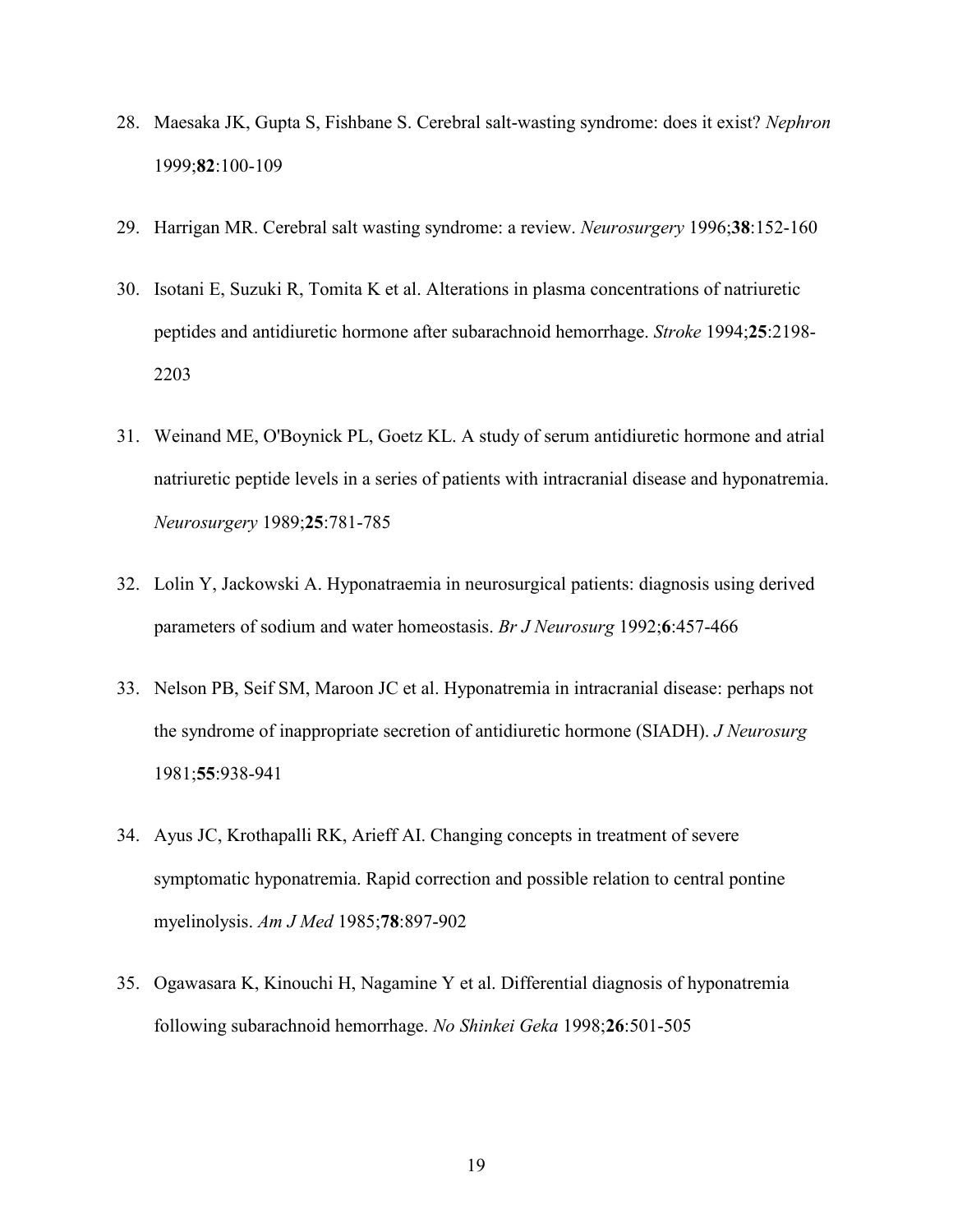- 36. Chung HM, Kluge R, Schrier RW et al. Clinical assessment of extracellular fluid volume in hyponatremia. Am J Med 1987;83:905-908
- 37. Damaraju SC, Rajshekhar V, Chandy MJ. Validation study of a central venous pressurebased protocol for the management of neurosurgical patients with hyponatremia and natriuresis. Neurosurgery 1997;40:312-316
- 38. Doczi T, Tarjanyi J, Huszka E et al. Syndrome of inappropriate secretion of antidiuretic hormone (SIADH) after head injury. Neurosurgery 1982;10:685-688
- 39. Born JD, Hans P, Smitz S et al. Syndrome of inappropriate secretion of antidiuretic hormone after severe head injury. Surg Neurol 1985;23:383-387
- 40. Iwasa H, Yamada T, Nakahara N et al. Marked effect of furosemide and hypertonic saline in the treatment of SIAD after head injury. No Shinkei Geka 1984;12:651-655
- 41. Finsterer U, Beyer A, Jensen U et al. The syndrome of inappropriate secretion of antidiuretic hormone (SIADH)--treatment with lithium. Intensive Care Med 1982;8:223- 229
- 42. Forrest JN, Jr., Cox M, Hong C et al. Superiority of demeclocycline over lithium in the treatment of chronic syndrome of inappropriate secretion of antidiuretic hormone. N Engl J Med 1978;298:173-177
- 43. Fox JL, Falik JL, Shalhoub RJ. Neurosurgical hyponatremia: the role of inappropriate antidiuresis. J Neurosurg 1971;34:506-514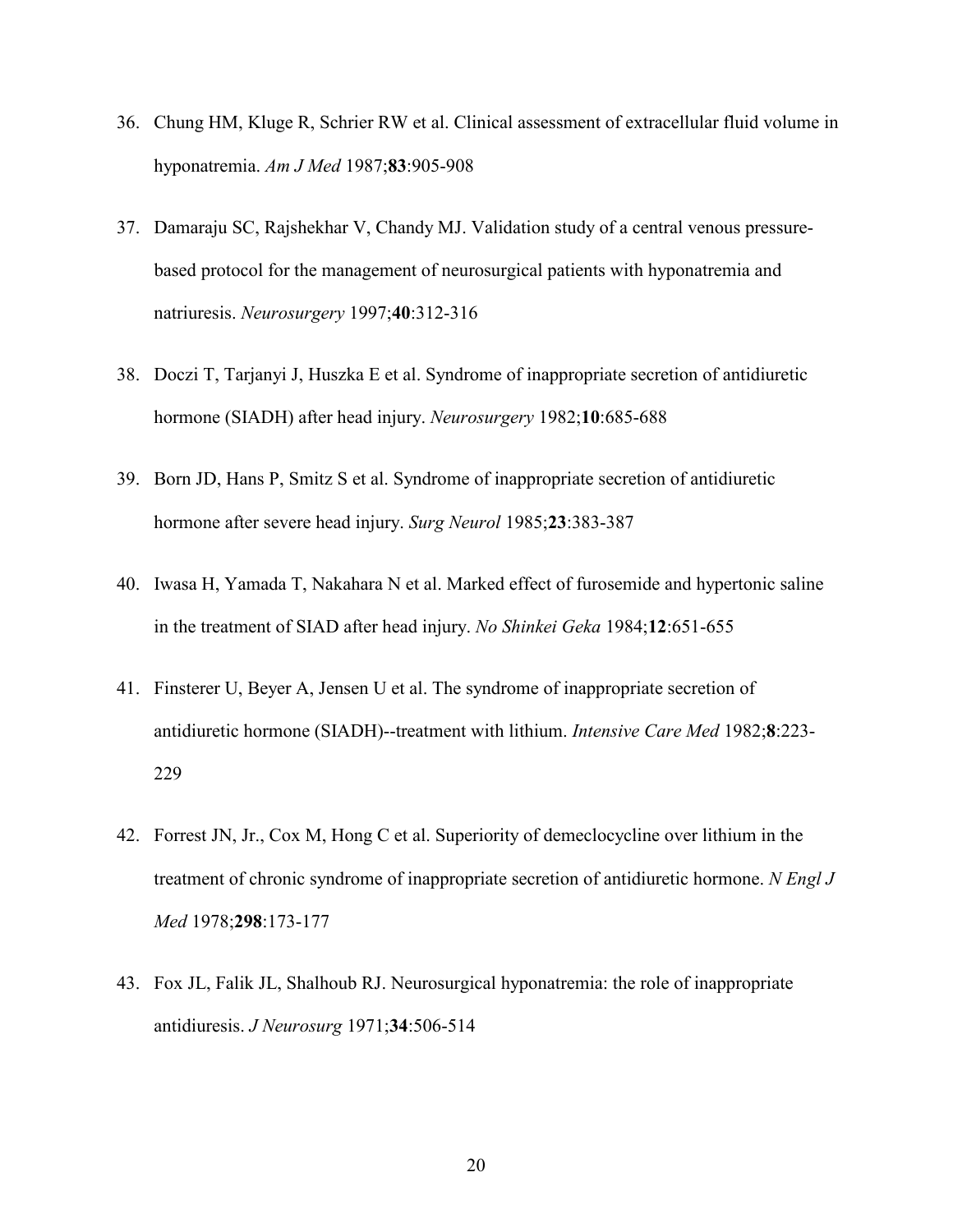- 44. Hasan D, Lindsay KW, Wijdicks EF et al. Effect of fludrocortisone acetate in patients with subarachnoid hemorrhage. Stroke 1989;20:1156-1161
- 45. Ishikawa SE, Saito T, Kaneko K et al. Hyponatremia responsive to fludrocortisone acetate in elderly patients after head injury. Ann Intern Med 1987;106:187-191
- 46. Morinaga K, Hayashi S, Matsumoto Y et al. Therapeutic effect of a mineralocorticoid in patients with hyponatremia of central origin. No To Shinkei 1995;47:671-674
- 47. Karp BI, Laureno R. Pontine and extrapontine myelinolysis: a neurologic disorder following rapid correction of hyponatremia. Medicine (Baltimore) 1993;72:359-373
- 48. Soupart A, Ngassa M, Decaux G. Therapeutic relowering of the serum sodium in a patient after excessive correction of hyponatremia. Clin Nephrol 1999;51:383-386
- 49. Snyder NA, Feigal DW, Arieff AI. Hypernatremia in elderly patients. A heterogeneous, morbid, and iatrogenic entity. Ann Intern Med 1987;107:309-319
- 50. Palevsky PM, Bhagrath R, Greenberg A. Hypernatremia in hospitalized patients. Ann Intern Med 1996;124:197-203
- 51. Polderman KH, Schreuder WO, Strack van Schijndel RJ et al. Hypernatremia in the intensive care unit: an indicator of quality of care? Crit Care Med 1999;27:1105-1108
- 52. Moder KG, Hurley DL. Fatal hypernatremia from exogenous salt intake: report of a case and review of the literature. Mayo Clin Proc 1990;65:1587-1594
- 53. Herfel R, Stone CK, Koury SI et al. Iatrogenic acute hyponatraemia in a college athlete. Br J Sports Med 1998;32:257-258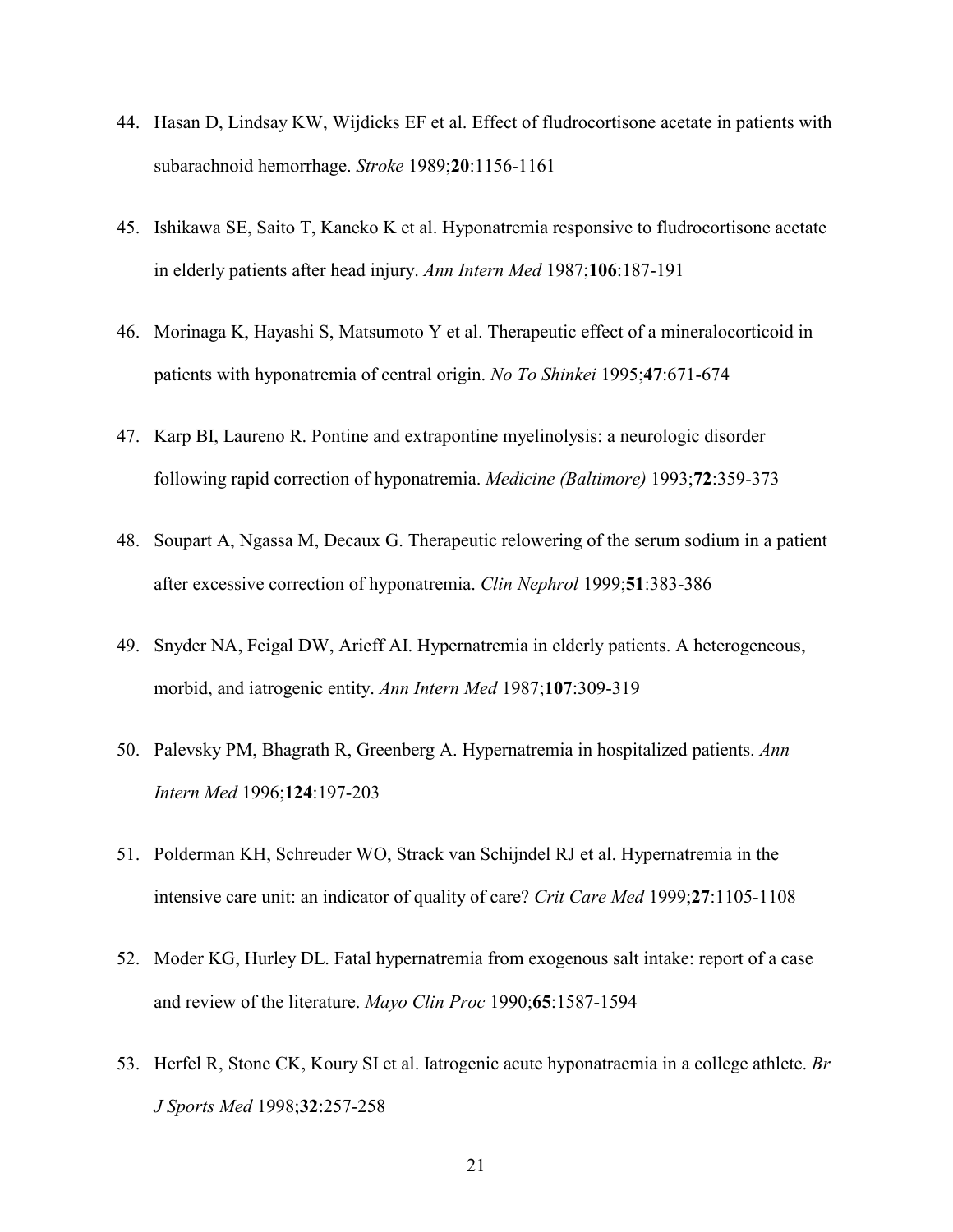- 54. Adrogue HJ, Madias NE. Hypernatremia. N Engl J Med 2000;342:1493-1499
- 55. Morello JP, Bichet DG. Nephrogenic diabetes insipidus. Annu Rev Physiol 2001;63:607- 630
- 56. Sasaki S. Nephrogenic diabetes insipidus: update of genetic and clinical aspects. Nephrol Dial Transplant 2004;19:1351-1353
- 57. Poon WS, Lolin YI, Yeung TF et al. Water and sodium disorders following surgical excision of pituitary region tumours. Acta Neurochir (Wien ) 1996;138:921-927
- 58. Agha A, Thornton E, O'Kelly P et al. Posterior pituitary dysfunction after traumatic brain injury. J Clin Endocrinol Metab 2004;89:5987-5992
- 59. Wong MF, Chin NM, Lew TW. Diabetes insipidus in neurosurgical patients. Ann Acad Med Singapore 1998;27:340-343
- 60. Smith M. Physiological changes during brain stem death lessons for management of the organ donor. J Heart Lung Transplantation 2004;23:S217-22
- 61. Shucart WA, Jackson I. Management of diabetes insipidus in neurosurgical patients. J Neurosurg 1976;44:65-71
- 62. Kawai K, Aoki M, Nakayama H et al. Posterior pituitary hematoma in a case of posttraumatic diabetes insipidus. Case report. J Neurosurg 1995;83:368-371
- 63. Roca-Ribas F, Ninno JE, Gasperin A et al. Cerebral salt wasting syndrome as a postoperative complication after surgical resection of acoustic neuroma. Otol Neurotol 2002;23:992-995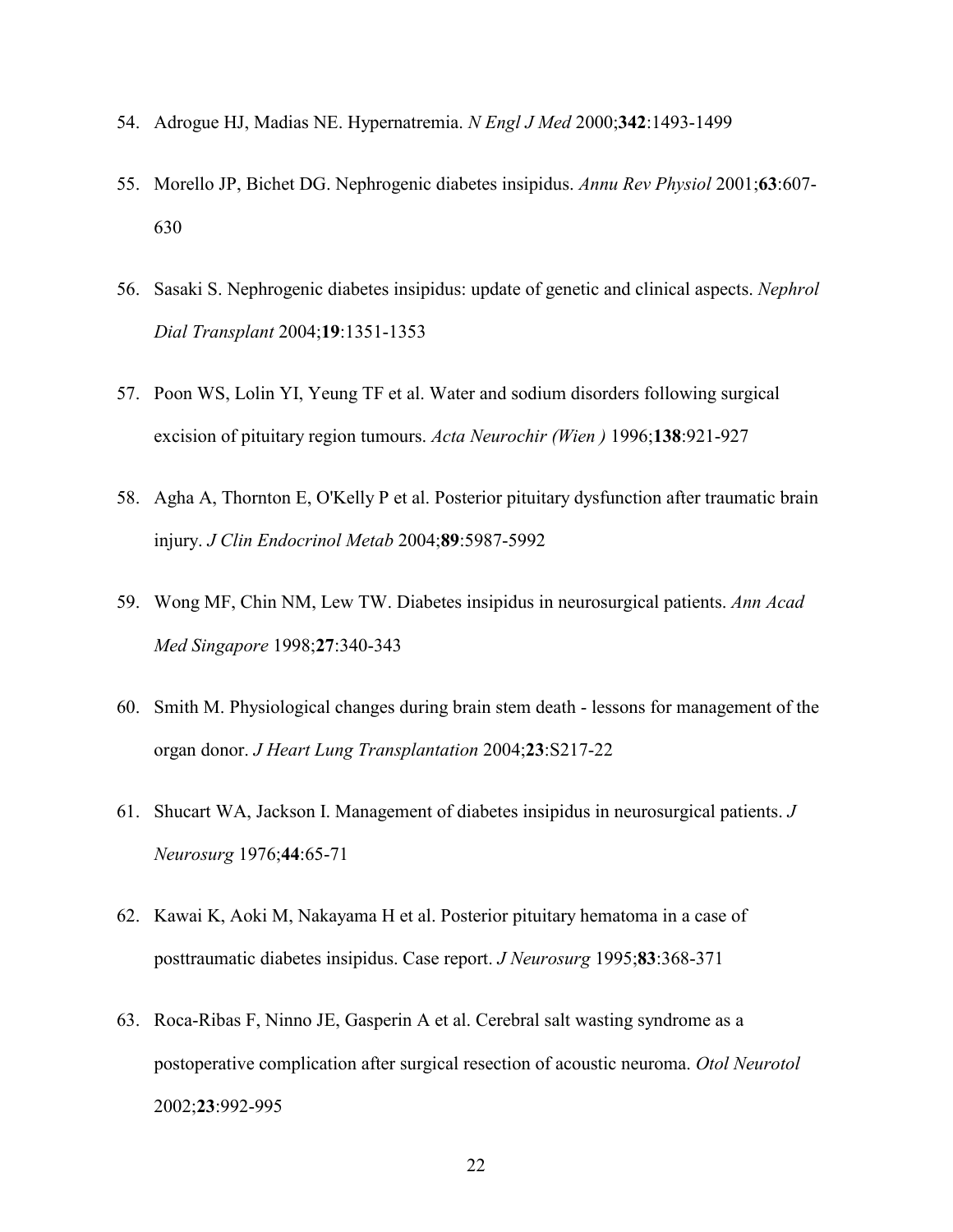- 64. Adrogue HJ, Madias NE. Hyponatremia. N Engl J Med 2000;342:1581-1589
- 65. Oh MS and Carroll HJ.Regulation of intracellular and extracellular volume. In: Arieff, A. I. and DeFronzo, R. A., eds. Fluid, electrolyte and acid-base disorders 2nd ed.New York: Churchill Livingstone, 1995: 1-28.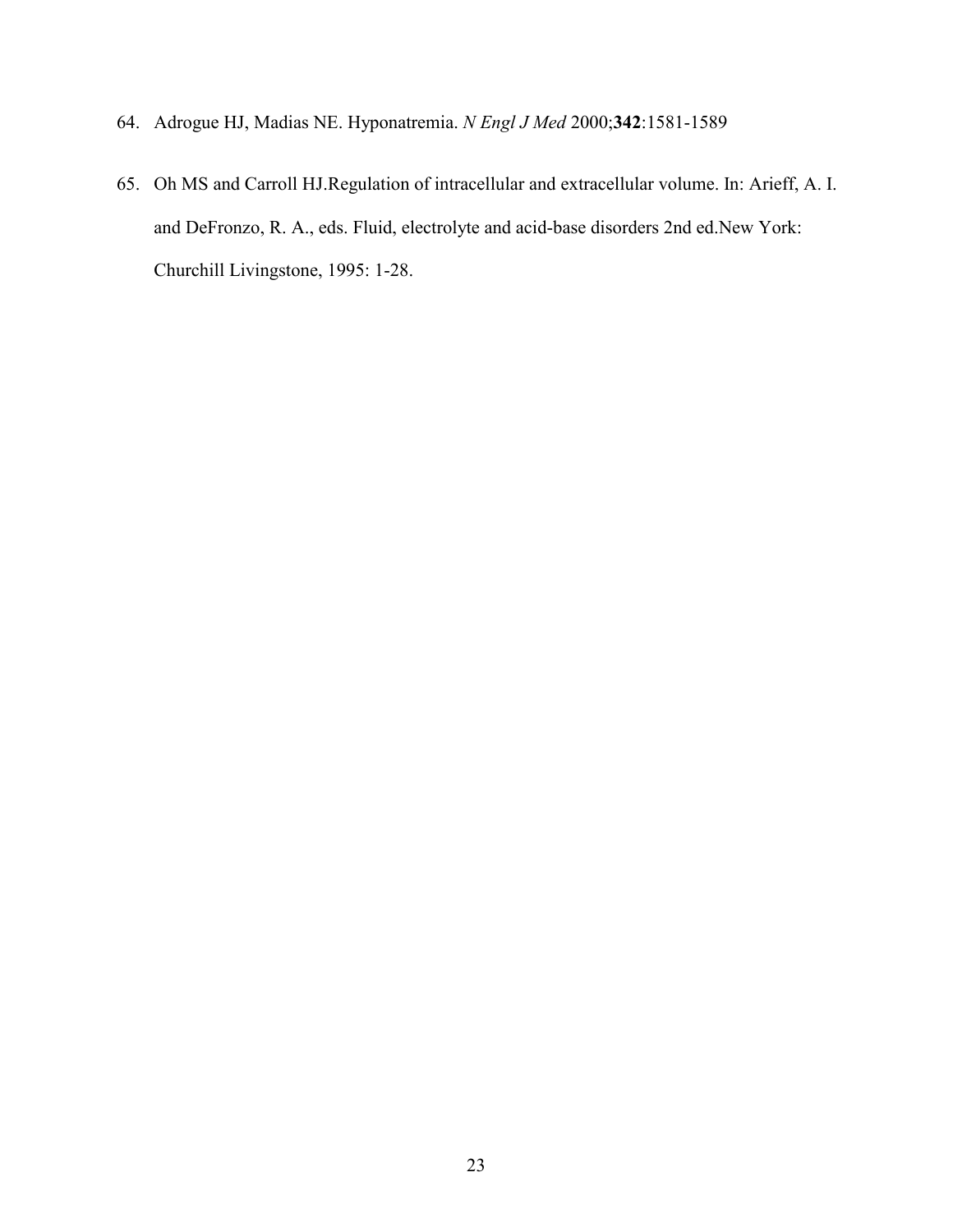Legends to Figures

Figure 1

Algorithm for Assessment of the Hyponatremic Patient

Figure 2

Algorithm for Assessment of the Hypernatremic Patient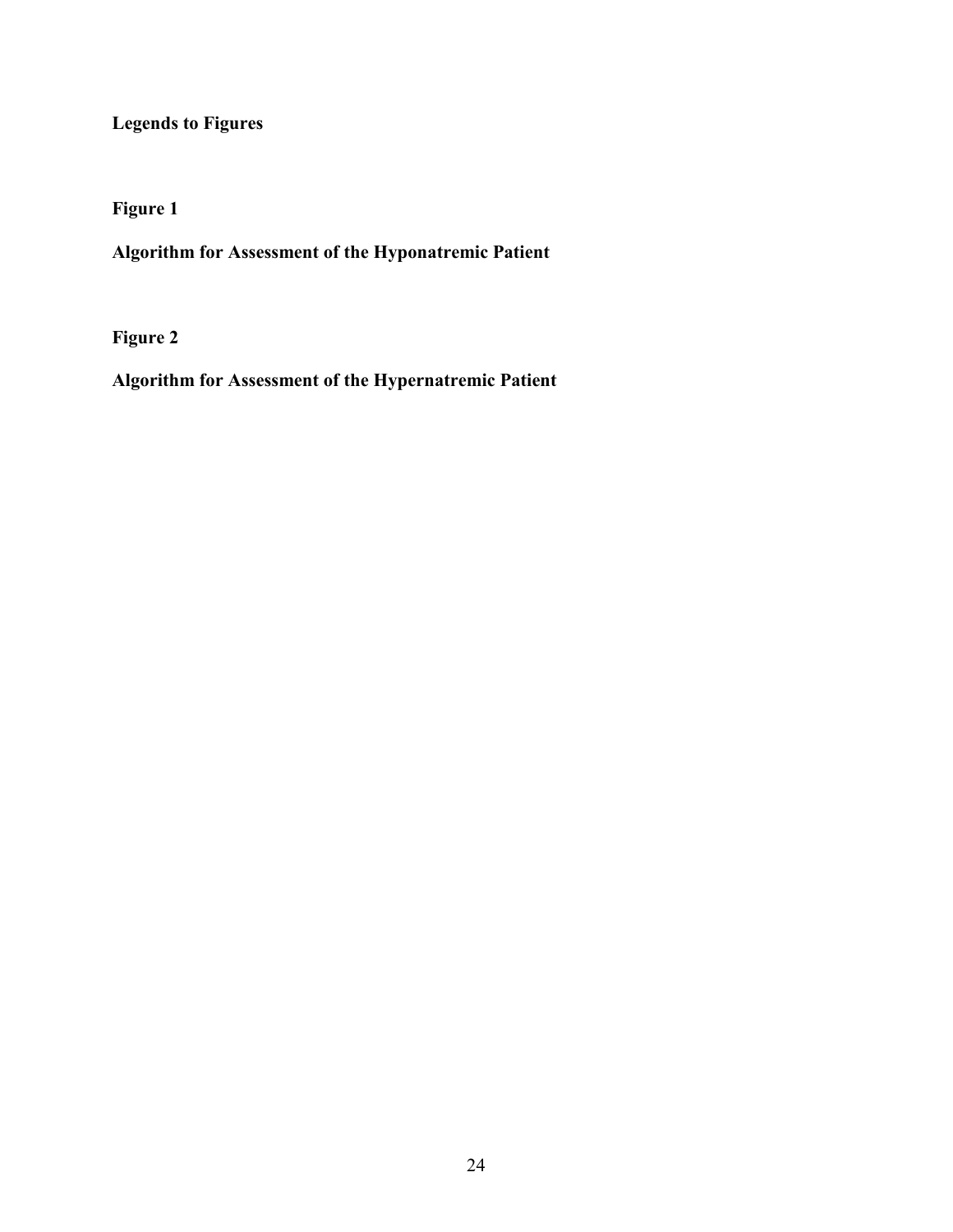# Figure 1

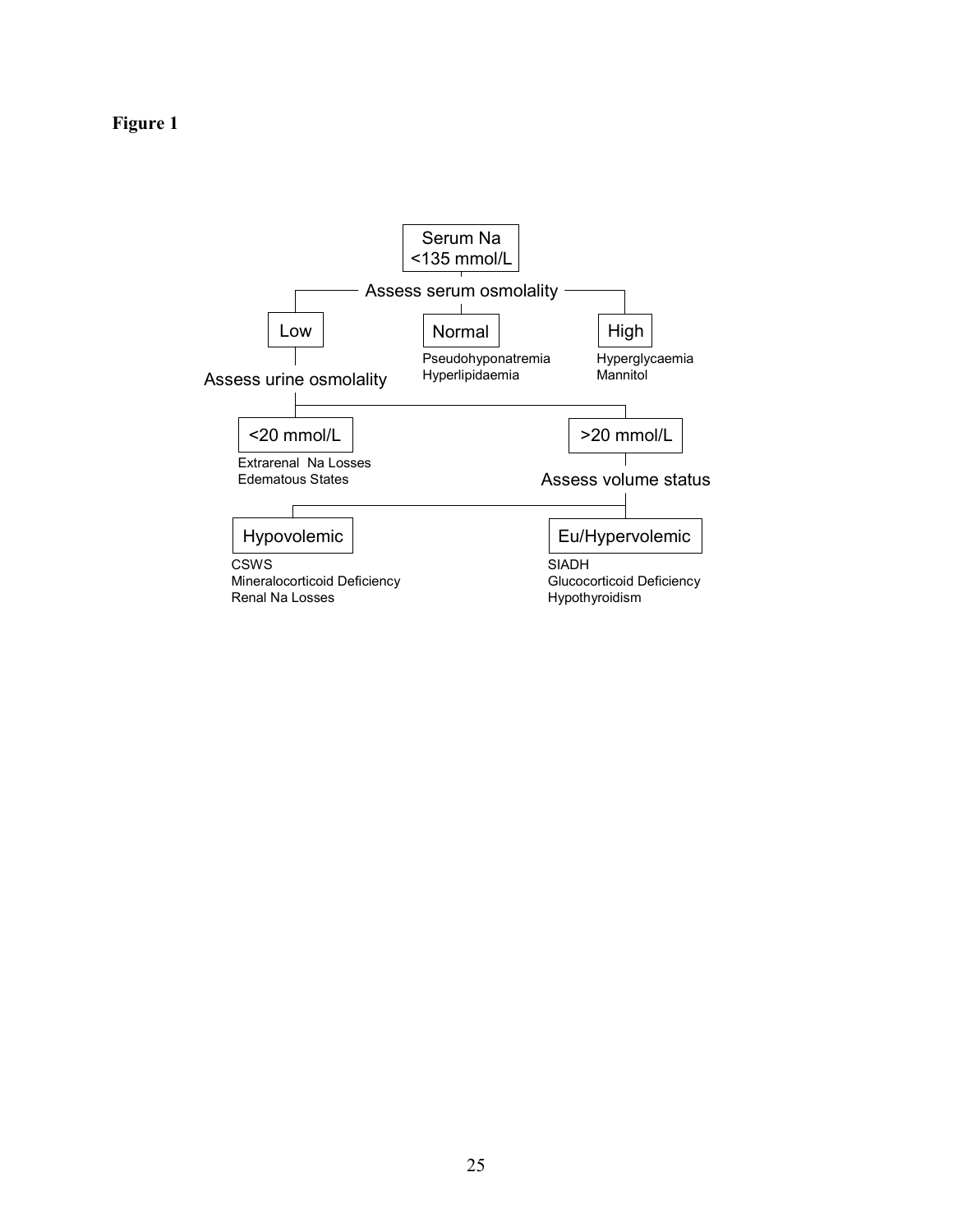Figure 2

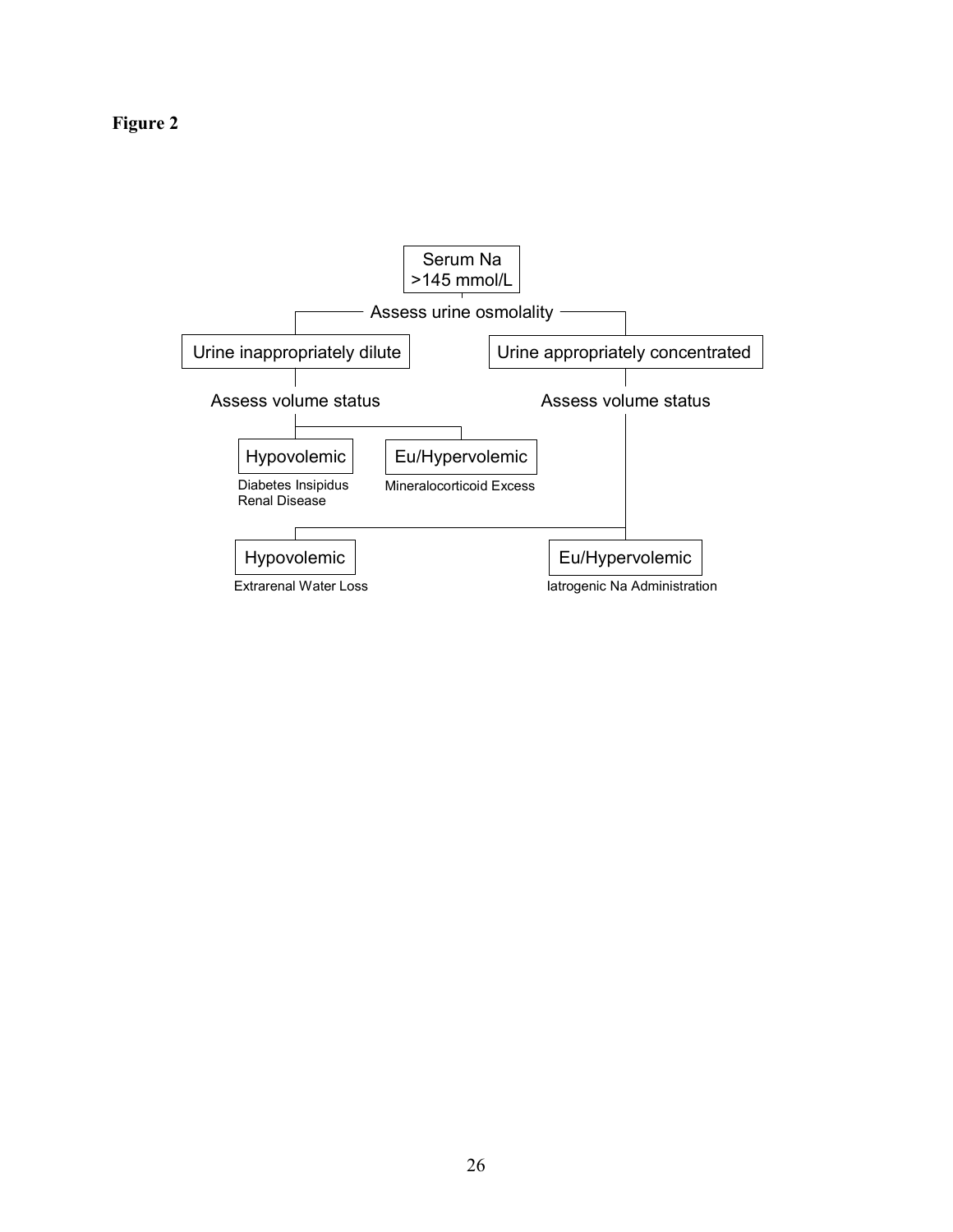# Symptoms and signs of hypo- and hypernatremia

|               | Moderate               | Severe               |  |
|---------------|------------------------|----------------------|--|
| Hyponatremia  | Lethargy               | Drowsiness/Confusion |  |
|               | Nausea/Vomiting        | Depressed Reflexes   |  |
|               | Irritability           | Seizures             |  |
|               | Headache               | Coma                 |  |
|               | Muscle Weakness/Cramps | Death                |  |
| Hypernatremia | Lethargy               | Hyperreflexia        |  |
|               | Thirst                 | Ataxia               |  |
|               | Irritability           | Seizures             |  |
|               |                        | Coma                 |  |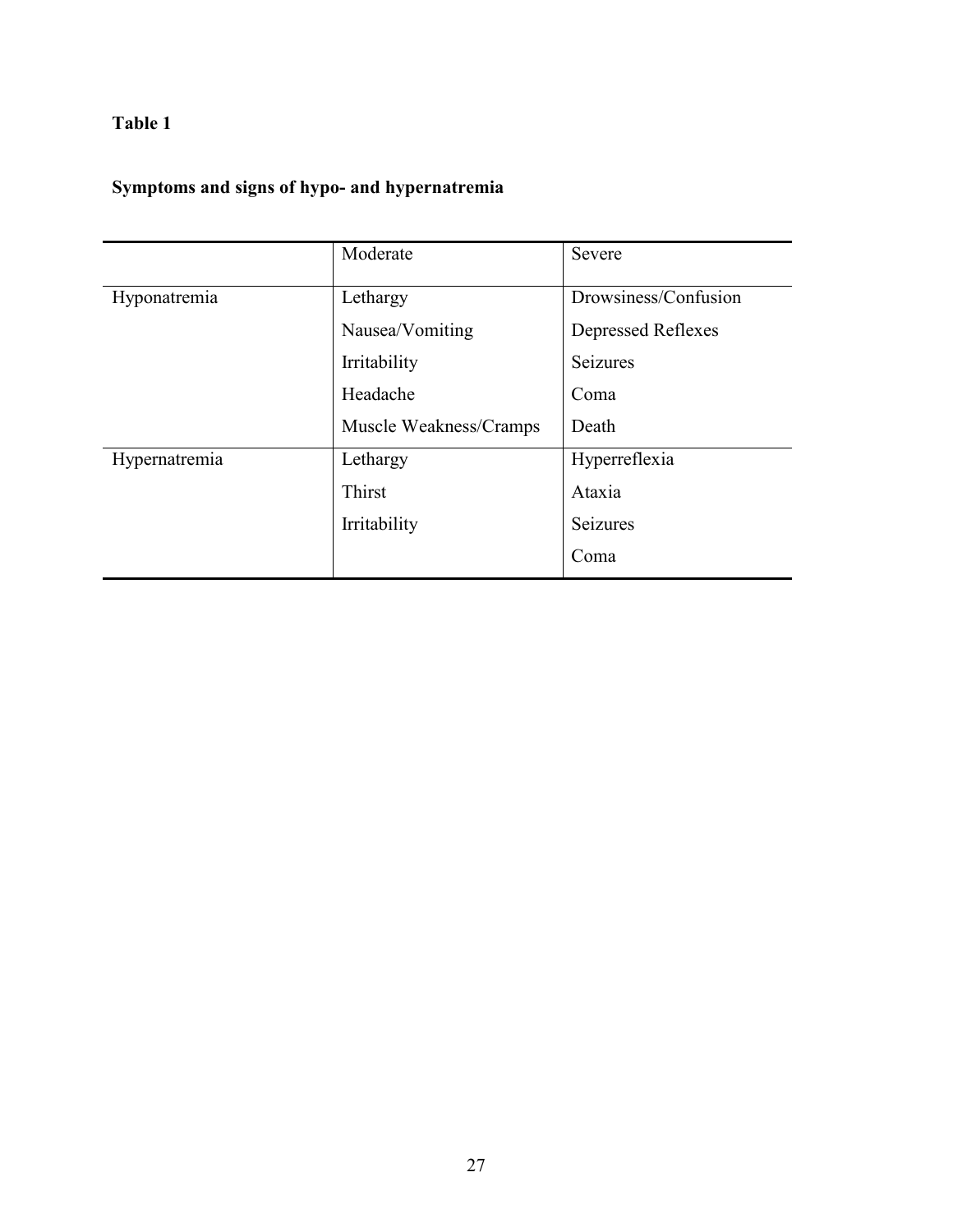# Table 2 Common Causes of Hyponatremia

#### Decreased ECF Volume

- Extrarenal sodium loss
	- Diarrhoea
	- Vomiting
	- Blood loss
	- Excessive sweating
- Intrarenal sodium loss
	- Cerebral salt wasting syndrome
	- Diuretics
	- Osmotic diuresis
	- Adrenal insufficiency
	- Ketonuria

#### Normal ECF Volume

- Syndrome of inappropriate ADH secretion
	- central nervous system
		- o space occupying lesions
		- o trauma
		- o haemorrhage
		- o stroke
		- o inflammatory disorders
		- o demyelination
	- drugs
		- o carbamazepine
		- o chlopropramide
		- o oxcarbazepine
		- o phenothiazines
		- o serotonin re-uptake inhibitors
		- o tricylic antidepressants
		- o vincristine
		- pulmonary conditions
			- o infection
			- o acute lung injury
		- o neoplasia
- Thiazide diuretics
- Adrenal insufficiency
- Hypothyroidism
- Primary polydipsia

#### Increased ECF Volume

- Congestive cardiac failure
- Nephrotic syndrome
- Renal failure
- Cirrhosis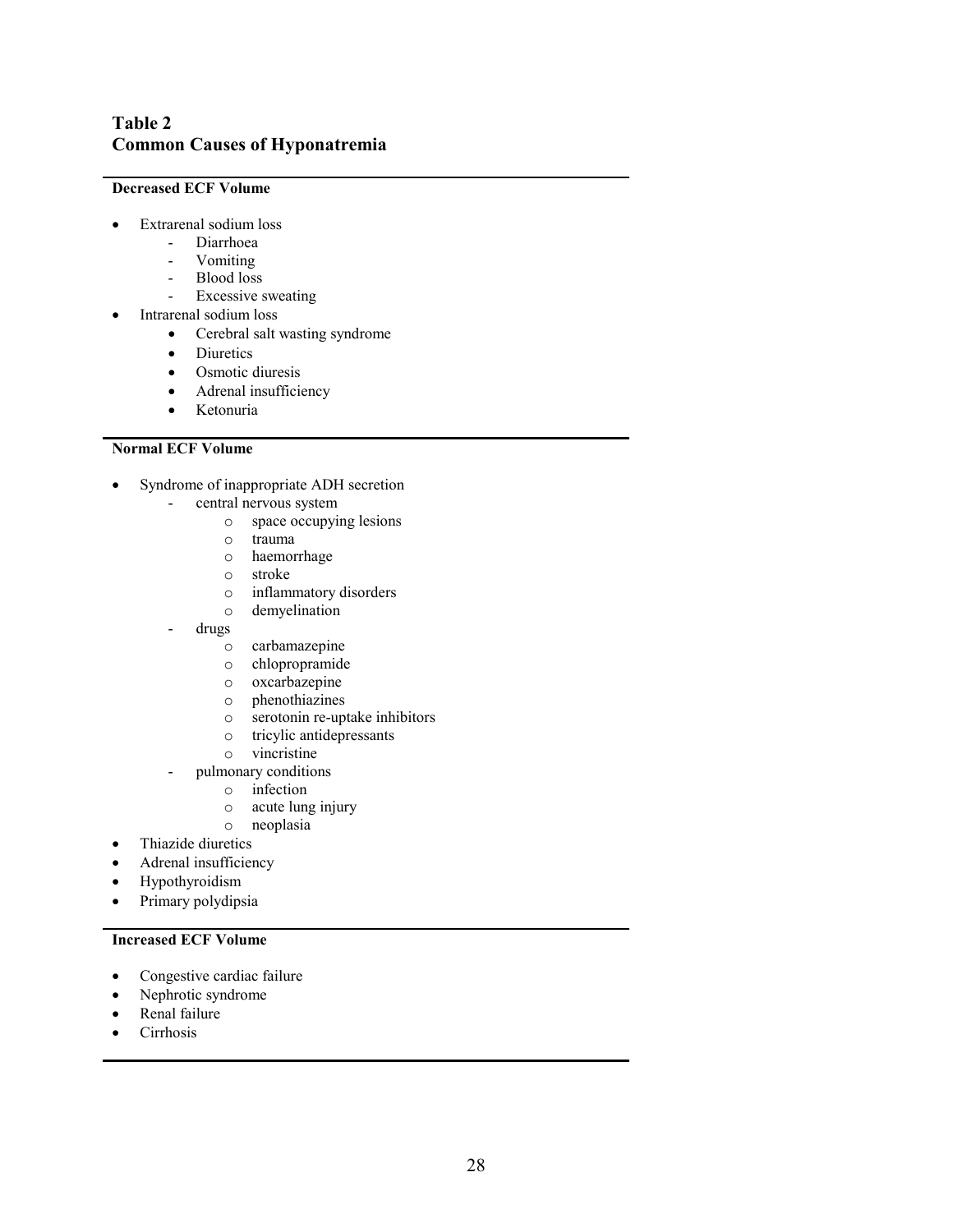# Diagnostic criteria for the syndrome of inappropriate antidiuretic hormone secretion

- serum sodium  $\leq$ 135 mmol/l
- serum osmolality  $< 280$  mmol/kg
- urine sodium  $>18$  mmol/l
- urine osmolality > serum osmolality
- normal thyroid, adrenal, renal function
- absence of peripheral edema or dehydration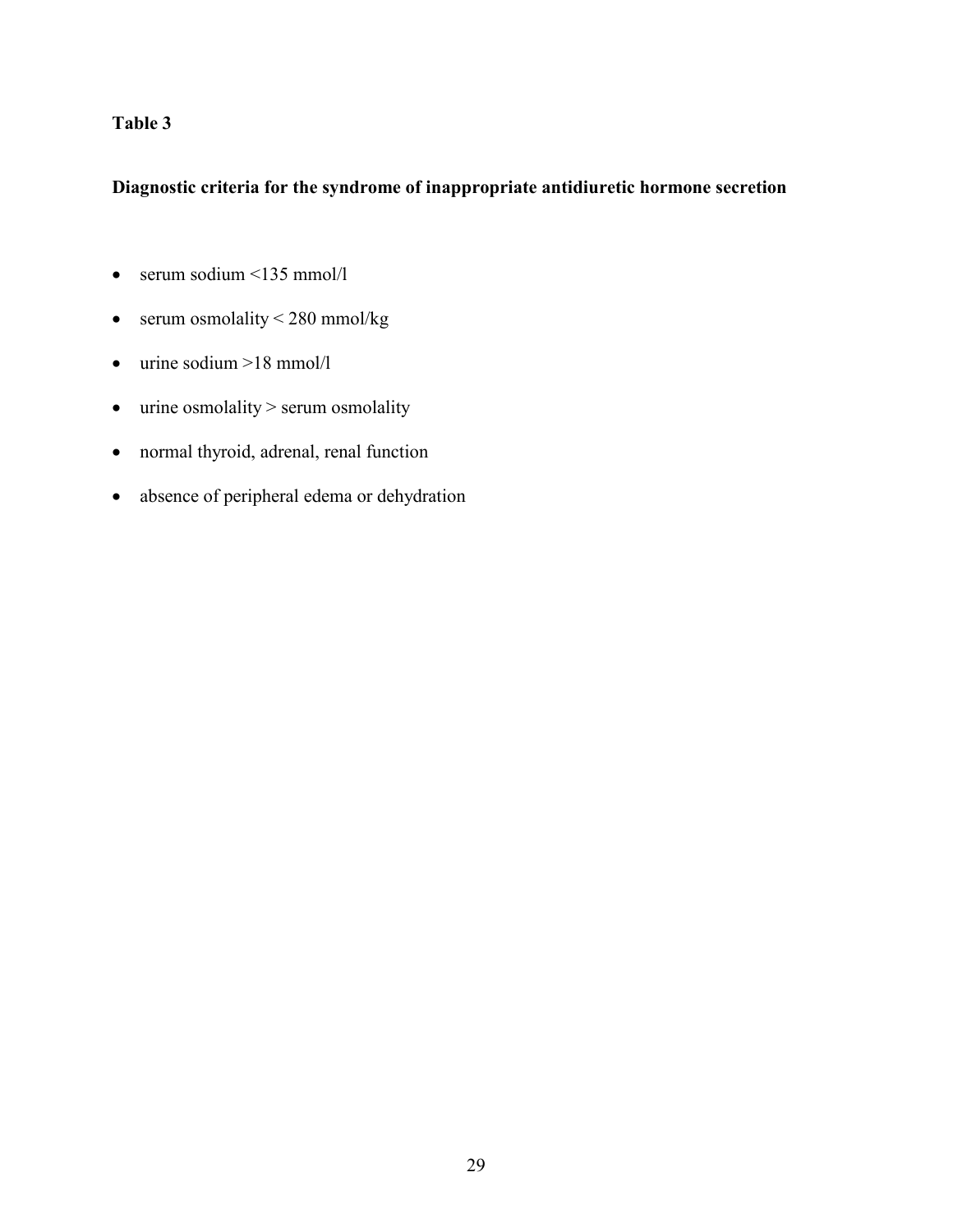# Biochemical and water changes in the syndrome of inappropriate ADH secretion (SIADH), cerebral salt wasting syndrome (CSWS) and diabetes insipidus (DI)

| <b>Finding</b>   | <b>SIADH</b>   | <b>CSWS</b> | DI       |
|------------------|----------------|-------------|----------|
| Plasma volume    | Raised         | Lowered     | Lowered  |
| Sodium balance   | Positive/equal | Negative    | Equal    |
| Water balance    | Positive       | Negative    | Negative |
| Serum sodium     | Low            | Low         | High     |
| Serum osmolality | Lowered        | High/normal | High     |
| Urine sodium     | High           | High        | Normal   |
| Urine osmolality | High           | Normal/high | Low      |

(Normal values: Plasma osmolality 278-305 mmol/kg, Plasma sodium 135-145 mmol/L, urine osmolality 350-1000 mmol/kg, urine sodium 20-60 mmol/L : 100-250 mmol/24hr)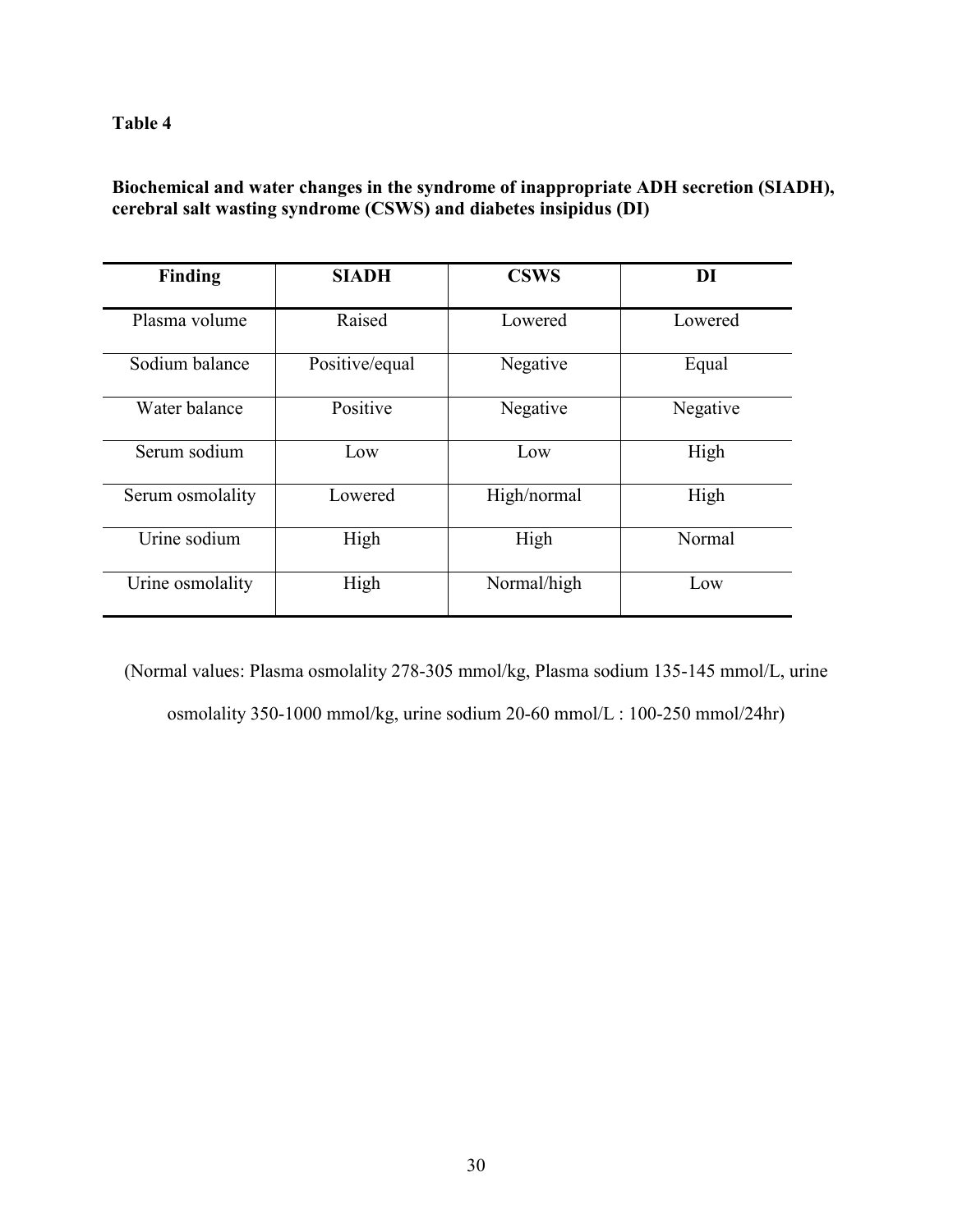# Formulae for Estimation of Effect of Intravenous Fluid Administration on Serum Sodium<sup>64</sup>

∆Serum[Na<sup>+</sup> ]= Infusate Volume{(Infusate[Na<sup>+</sup> ]+Infusate[K<sup>+</sup> ])-Serum[Na<sup>+</sup> ]} /(Total Body Water+1)

Required Na<sup>+</sup> Load = Total Body Water (desired  $[Na^+]$  – current  $[Na^+]$ )

Total Body Water can be estimated as a fraction of body weight.<sup>65</sup>